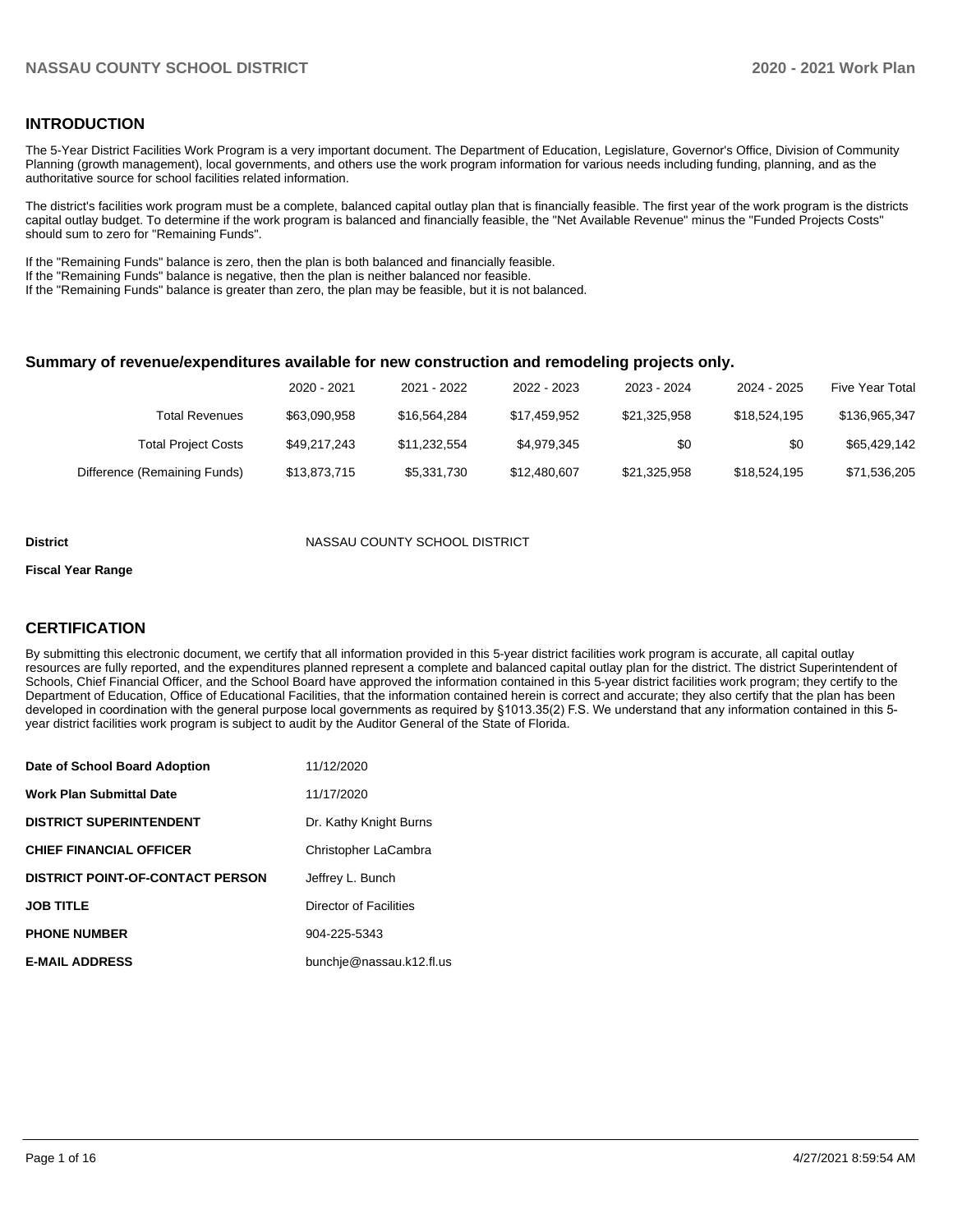# **Expenditures**

## **Expenditure for Maintenance, Repair and Renovation from 1.50-Mills and PECO**

Annually, prior to the adoption of the district school budget, each school board must prepare a tentative district facilities work program that includes a schedule of major repair and renovation projects necessary to maintain the educational and ancillary facilities of the district.

|                | <b>Item</b>                                                                                                                                                                                                                                                                                                                                                                                                                                                                                                                                        | 2020 - 2021<br><b>Actual Budget</b> | 2021 - 2022<br>Projected | 2022 - 2023<br>Projected | 2023 - 2024<br>Projected | 2024 - 2025<br>Projected | <b>Total</b> |
|----------------|----------------------------------------------------------------------------------------------------------------------------------------------------------------------------------------------------------------------------------------------------------------------------------------------------------------------------------------------------------------------------------------------------------------------------------------------------------------------------------------------------------------------------------------------------|-------------------------------------|--------------------------|--------------------------|--------------------------|--------------------------|--------------|
| <b>HVAC</b>    |                                                                                                                                                                                                                                                                                                                                                                                                                                                                                                                                                    | \$250,000                           | \$55,000                 | \$55,000                 | \$55,000                 | \$0                      | \$415,000    |
|                | Locations: ADULT EDUCATION & FULL SERVICE SCHOOL, BRYCEVILLE ELEMENTARY, BUS GARAGE, CALLAHAN ELEMENTARY, CALLAHAN<br>INTERMEDIATE, CALLAHAN MIDDLE, EMMA LOVE HARDEE ELEMENTARY, FERNANDINA BEACH MIDDLE, FERNANDINA BEACH<br>SENIOR HIGH, HILLIARD ELEMENTARY, HILLIARD MIDDLE/SENIOR HIGH, MAINTENANCE/TRANSPORTATION, NASSAU COUNTY<br>SCHOOL BOARD DISTRICT OFFICES, SOUTHSIDE ELEMENTARY, TRANSPORTATION, WEST NASSAU SENIOR HIGH, WILDLIGHT<br>ELEMENTARY, YULEE ELEMENTARY, YULEE HIGH SCHOOL, YULEE MIDDLE, YULEE PRIMARY, YULEE SED UNIT |                                     |                          |                          |                          |                          |              |
| Flooring       |                                                                                                                                                                                                                                                                                                                                                                                                                                                                                                                                                    | \$60,000                            | \$25,000                 | \$25,000                 | \$25,000                 | \$0                      | \$135,000    |
|                | Locations: ADULT EDUCATION & FULL SERVICE SCHOOL, BRYCEVILLE ELEMENTARY, BUS GARAGE, CALLAHAN ELEMENTARY, CALLAHAN<br>INTERMEDIATE, CALLAHAN MIDDLE, EMMA LOVE HARDEE ELEMENTARY, FERNANDINA BEACH MIDDLE, FERNANDINA BEACH<br>SENIOR HIGH, HILLIARD ELEMENTARY, HILLIARD MIDDLE/SENIOR HIGH, MAINTENANCE/TRANSPORTATION, NASSAU COUNTY<br>SCHOOL BOARD DISTRICT OFFICES, SOUTHSIDE ELEMENTARY, TRANSPORTATION, WEST NASSAU SENIOR HIGH, WILDLIGHT<br>ELEMENTARY, YULEE ELEMENTARY, YULEE HIGH SCHOOL, YULEE MIDDLE, YULEE PRIMARY, YULEE SED UNIT |                                     |                          |                          |                          |                          |              |
| Roofing        |                                                                                                                                                                                                                                                                                                                                                                                                                                                                                                                                                    | \$200.000                           | \$200.000                | \$200,000                | \$200.000                | \$0                      | \$800,000    |
|                | Locations: ADULT EDUCATION & FULL SERVICE SCHOOL, BRYCEVILLE ELEMENTARY, BUS GARAGE, CALLAHAN ELEMENTARY, CALLAHAN<br>INTERMEDIATE, CALLAHAN MIDDLE, EMMA LOVE HARDEE ELEMENTARY, FERNANDINA BEACH MIDDLE, FERNANDINA BEACH<br>SENIOR HIGH, HILLIARD ELEMENTARY, HILLIARD MIDDLE/SENIOR HIGH, MAINTENANCE/TRANSPORTATION, NASSAU COUNTY<br>SCHOOL BOARD DISTRICT OFFICES, SOUTHSIDE ELEMENTARY, TRANSPORTATION, WEST NASSAU SENIOR HIGH, WILDLIGHT<br>ELEMENTARY, YULEE ELEMENTARY, YULEE HIGH SCHOOL, YULEE MIDDLE, YULEE PRIMARY, YULEE SED UNIT |                                     |                          |                          |                          |                          |              |
| Safety to Life |                                                                                                                                                                                                                                                                                                                                                                                                                                                                                                                                                    | \$175,000                           | \$175,000                | \$200,000                | \$200,000                | \$0                      | \$750,000    |
| Locations:     | ADULT EDUCATION & FULL SERVICE SCHOOL, BRYCEVILLE ELEMENTARY, BUS GARAGE, CALLAHAN ELEMENTARY, CALLAHAN<br>INTERMEDIATE, CALLAHAN MIDDLE, EMMA LOVE HARDEE ELEMENTARY, FERNANDINA BEACH MIDDLE, FERNANDINA BEACH<br>SENIOR HIGH, HILLIARD ELEMENTARY, HILLIARD MIDDLE/SENIOR HIGH, MAINTENANCE/TRANSPORTATION, NASSAU COUNTY<br>SCHOOL BOARD DISTRICT OFFICES, SOUTHSIDE ELEMENTARY, TRANSPORTATION, WEST NASSAU SENIOR HIGH, WILDLIGHT<br>ELEMENTARY, YULEE ELEMENTARY, YULEE HIGH SCHOOL, YULEE MIDDLE, YULEE PRIMARY, YULEE SED UNIT            |                                     |                          |                          |                          |                          |              |
| Fencing        |                                                                                                                                                                                                                                                                                                                                                                                                                                                                                                                                                    | \$30,000                            | \$30,000                 | \$30,000                 | \$30,000                 | \$0                      | \$120,000    |
| Locations:     | ADULT EDUCATION & FULL SERVICE SCHOOL, BRYCEVILLE ELEMENTARY, BUS GARAGE, CALLAHAN ELEMENTARY, CALLAHAN<br>INTERMEDIATE, CALLAHAN MIDDLE, EMMA LOVE HARDEE ELEMENTARY, FERNANDINA BEACH MIDDLE, FERNANDINA BEACH<br>SENIOR HIGH, HILLIARD ELEMENTARY, HILLIARD MIDDLE/SENIOR HIGH, MAINTENANCE/TRANSPORTATION, NASSAU COUNTY<br>SCHOOL BOARD DISTRICT OFFICES, SOUTHSIDE ELEMENTARY, TRANSPORTATION, WEST NASSAU SENIOR HIGH, WILDLIGHT<br>ELEMENTARY, YULEE ELEMENTARY, YULEE HIGH SCHOOL, YULEE MIDDLE, YULEE PRIMARY, YULEE SED UNIT            |                                     |                          |                          |                          |                          |              |
| Parking        |                                                                                                                                                                                                                                                                                                                                                                                                                                                                                                                                                    | \$50,000                            | \$50,000                 | \$55,000                 | \$55,000                 | \$0                      | \$210,000    |
| Locations:     | ADULT EDUCATION & FULL SERVICE SCHOOL, BRYCEVILLE ELEMENTARY, BUS GARAGE, CALLAHAN ELEMENTARY, CALLAHAN<br>INTERMEDIATE, CALLAHAN MIDDLE, EMMA LOVE HARDEE ELEMENTARY, FERNANDINA BEACH MIDDLE, FERNANDINA BEACH<br>SENIOR HIGH. HILLIARD ELEMENTARY. HILLIARD MIDDLE/SENIOR HIGH. MAINTENANCE/TRANSPORTATION. NASSAU COUNTY<br>SCHOOL BOARD DISTRICT OFFICES, SOUTHSIDE ELEMENTARY, TRANSPORTATION, WEST NASSAU SENIOR HIGH, WILDLIGHT<br>ELEMENTARY, YULEE ELEMENTARY, YULEE HIGH SCHOOL, YULEE MIDDLE, YULEE PRIMARY, YULEE SED UNIT            |                                     |                          |                          |                          |                          |              |
| Electrical     |                                                                                                                                                                                                                                                                                                                                                                                                                                                                                                                                                    | \$90.764                            | \$100,000                | \$100,000                | \$100.000                | \$0                      | \$390,764    |
|                | Locations: ADULT EDUCATION & FULL SERVICE SCHOOL. BRYCEVILLE ELEMENTARY. BUS GARAGE. CALLAHAN ELEMENTARY. CALLAHAN<br>INTERMEDIATE, CALLAHAN MIDDLE, EMMA LOVE HARDEE ELEMENTARY, FERNANDINA BEACH MIDDLE, FERNANDINA BEACH<br>SENIOR HIGH, HILLIARD ELEMENTARY, HILLIARD MIDDLE/SENIOR HIGH, MAINTENANCE/TRANSPORTATION, NASSAU COUNTY<br>SCHOOL BOARD DISTRICT OFFICES, SOUTHSIDE ELEMENTARY, TRANSPORTATION, WEST NASSAU SENIOR HIGH, WILDLIGHT<br>ELEMENTARY, YULEE ELEMENTARY, YULEE HIGH SCHOOL, YULEE MIDDLE, YULEE PRIMARY, YULEE SED UNIT |                                     |                          |                          |                          |                          |              |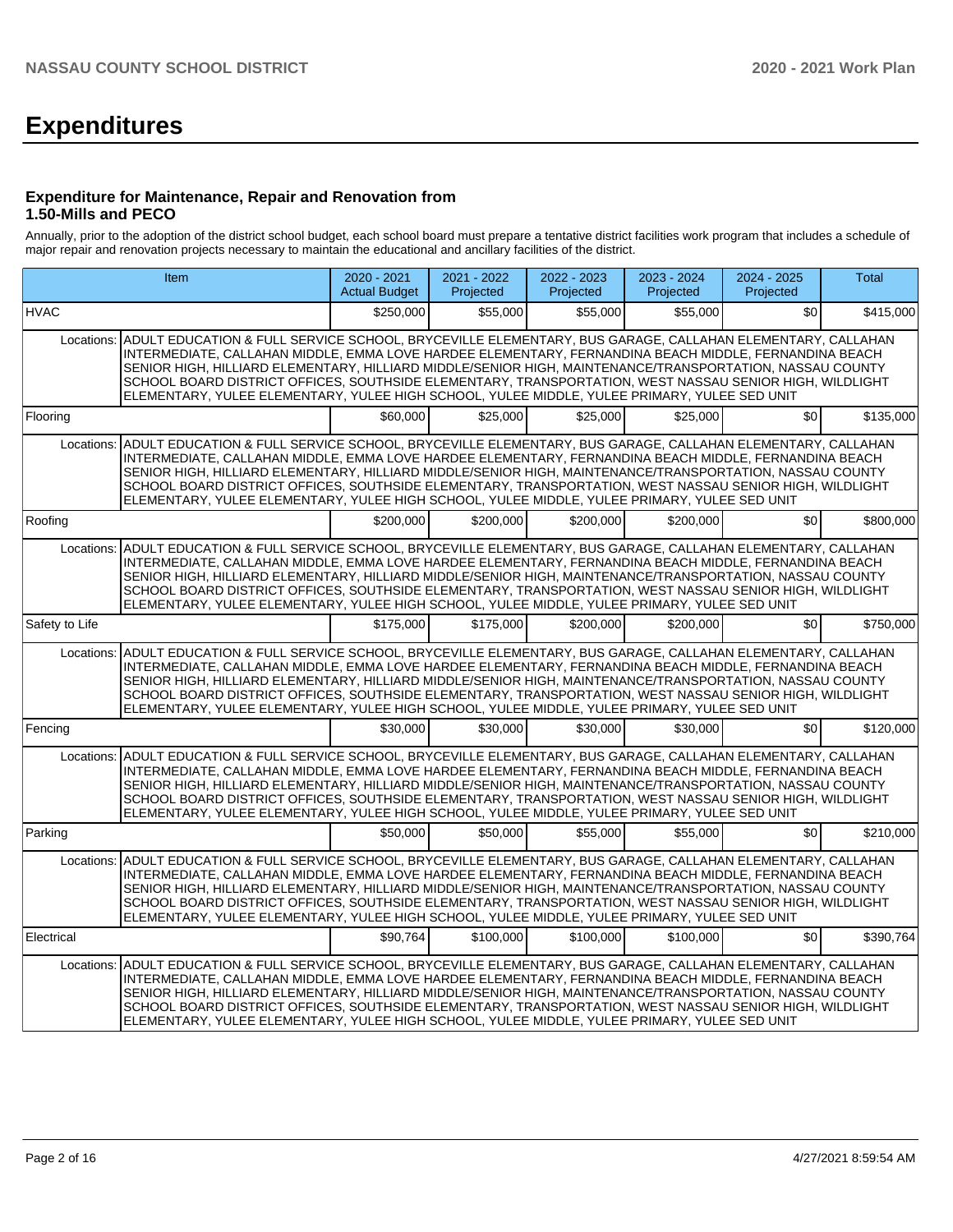## **NASSAU COUNTY SCHOOL DISTRICT 2020 - 2021 Work Plan**

| Fire Alarm                       |                                                                                                                                                                                                                                                                                                                                                                                                                                                                                                                                                    | \$27,000    | \$40,000    | \$45,000    | \$45,000    | \$0 | \$157,000   |
|----------------------------------|----------------------------------------------------------------------------------------------------------------------------------------------------------------------------------------------------------------------------------------------------------------------------------------------------------------------------------------------------------------------------------------------------------------------------------------------------------------------------------------------------------------------------------------------------|-------------|-------------|-------------|-------------|-----|-------------|
|                                  | Locations: ADULT EDUCATION & FULL SERVICE SCHOOL, BRYCEVILLE ELEMENTARY, BUS GARAGE, CALLAHAN ELEMENTARY, CALLAHAN<br>INTERMEDIATE, CALLAHAN MIDDLE, EMMA LOVE HARDEE ELEMENTARY, FERNANDINA BEACH MIDDLE, FERNANDINA BEACH<br>SENIOR HIGH, HILLIARD ELEMENTARY, HILLIARD MIDDLE/SENIOR HIGH, MAINTENANCE/TRANSPORTATION, NASSAU COUNTY<br>SCHOOL BOARD DISTRICT OFFICES, SOUTHSIDE ELEMENTARY, TRANSPORTATION, WEST NASSAU SENIOR HIGH, WILDLIGHT<br>ELEMENTARY, YULEE ELEMENTARY, YULEE HIGH SCHOOL, YULEE MIDDLE, YULEE PRIMARY, YULEE SED UNIT |             |             |             |             |     |             |
| Telephone/Intercom System        |                                                                                                                                                                                                                                                                                                                                                                                                                                                                                                                                                    | \$55,000    | \$55,000    | \$55,000    | \$55,000    | \$0 | \$220,000   |
|                                  | Locations: ADULT EDUCATION & FULL SERVICE SCHOOL, BRYCEVILLE ELEMENTARY, BUS GARAGE, CALLAHAN ELEMENTARY, CALLAHAN<br>INTERMEDIATE, CALLAHAN MIDDLE, EMMA LOVE HARDEE ELEMENTARY, FERNANDINA BEACH MIDDLE, FERNANDINA BEACH<br>SENIOR HIGH, HILLIARD ELEMENTARY, HILLIARD MIDDLE/SENIOR HIGH, MAINTENANCE/TRANSPORTATION, NASSAU COUNTY<br>SCHOOL BOARD DISTRICT OFFICES, SOUTHSIDE ELEMENTARY, TRANSPORTATION, WEST NASSAU SENIOR HIGH, WILDLIGHT<br>ELEMENTARY, YULEE ELEMENTARY, YULEE HIGH SCHOOL, YULEE MIDDLE, YULEE PRIMARY, YULEE SED UNIT |             |             |             |             |     |             |
| <b>Closed Circuit Television</b> |                                                                                                                                                                                                                                                                                                                                                                                                                                                                                                                                                    | \$20,000    | \$20,000    | \$20,000    | \$20,000    | \$0 | \$80,000    |
|                                  | Locations: ADULT EDUCATION & FULL SERVICE SCHOOL, BRYCEVILLE ELEMENTARY, BUS GARAGE, CALLAHAN ELEMENTARY, CALLAHAN<br>INTERMEDIATE. CALLAHAN MIDDLE. EMMA LOVE HARDEE ELEMENTARY. FERNANDINA BEACH MIDDLE. FERNANDINA BEACH<br>SENIOR HIGH, HILLIARD ELEMENTARY, HILLIARD MIDDLE/SENIOR HIGH, MAINTENANCE/TRANSPORTATION, NASSAU COUNTY<br>SCHOOL BOARD DISTRICT OFFICES, SOUTHSIDE ELEMENTARY, TRANSPORTATION, WEST NASSAU SENIOR HIGH, WILDLIGHT<br>ELEMENTARY, YULEE ELEMENTARY, YULEE HIGH SCHOOL, YULEE MIDDLE, YULEE PRIMARY, YULEE SED UNIT |             |             |             |             |     |             |
| Paint                            |                                                                                                                                                                                                                                                                                                                                                                                                                                                                                                                                                    | \$25,000    | \$25,000    | \$25,000    | \$25,000    | \$0 | \$100,000   |
|                                  | Locations: ADULT EDUCATION & FULL SERVICE SCHOOL, BRYCEVILLE ELEMENTARY, BUS GARAGE, CALLAHAN ELEMENTARY, CALLAHAN<br>INTERMEDIATE, CALLAHAN MIDDLE, EMMA LOVE HARDEE ELEMENTARY, FERNANDINA BEACH MIDDLE, FERNANDINA BEACH<br>SENIOR HIGH, HILLIARD ELEMENTARY, HILLIARD MIDDLE/SENIOR HIGH, MAINTENANCE/TRANSPORTATION, NASSAU COUNTY<br>SCHOOL BOARD DISTRICT OFFICES, SOUTHSIDE ELEMENTARY, TRANSPORTATION, WEST NASSAU SENIOR HIGH, WILDLIGHT<br>ELEMENTARY, YULEE ELEMENTARY, YULEE HIGH SCHOOL, YULEE MIDDLE, YULEE PRIMARY, YULEE SED UNIT |             |             |             |             |     |             |
| Maintenance/Repair               |                                                                                                                                                                                                                                                                                                                                                                                                                                                                                                                                                    | \$270.000   | \$225.000   | \$250.000   | \$250.000   | \$0 | \$995.000   |
|                                  | Locations: ADULT EDUCATION & FULL SERVICE SCHOOL, BRYCEVILLE ELEMENTARY, BUS GARAGE, CALLAHAN ELEMENTARY, CALLAHAN<br>INTERMEDIATE, CALLAHAN MIDDLE, EMMA LOVE HARDEE ELEMENTARY, FERNANDINA BEACH MIDDLE, FERNANDINA BEACH<br>SENIOR HIGH, HILLIARD ELEMENTARY, HILLIARD MIDDLE/SENIOR HIGH, MAINTENANCE/TRANSPORTATION, NASSAU COUNTY<br>SCHOOL BOARD DISTRICT OFFICES, SOUTHSIDE ELEMENTARY, TRANSPORTATION, WEST NASSAU SENIOR HIGH, WILDLIGHT<br>ELEMENTARY, YULEE ELEMENTARY, YULEE HIGH SCHOOL, YULEE MIDDLE, YULEE PRIMARY, YULEE SED UNIT |             |             |             |             |     |             |
|                                  | Sub Total:                                                                                                                                                                                                                                                                                                                                                                                                                                                                                                                                         | \$1,252,764 | \$1,000,000 | \$1,060,000 | \$1,060,000 | \$0 | \$4,372,764 |

| <b>IPECO Maintenance Expenditures</b> | \$180,195   | \$0 I       | \$0         | ا 30        | \$0 | \$180,195   |
|---------------------------------------|-------------|-------------|-------------|-------------|-----|-------------|
| 1.50 Mill Sub Total: I                | \$1,072,569 | \$1,000,000 | \$1,060,000 | \$1,060,000 | \$0 | \$4,192,569 |

No items have been specified.

| 764<br>.000.000<br>.25 <sub>c</sub><br>Total: | .060.000<br>. .<br>- 12 I | .060.000 | \$0 | 764 |
|-----------------------------------------------|---------------------------|----------|-----|-----|

## **Local 1.50 Mill Expenditure For Maintenance, Repair and Renovation**

Anticipated expenditures expected from local funding sources over the years covered by the current work plan.

| Item                                      | 2020 - 2021<br><b>Actual Budget</b> | $2021 - 2022$<br>Projected | 2022 - 2023<br>Projected | 2023 - 2024<br>Projected | 2024 - 2025<br>Projected | Total       |
|-------------------------------------------|-------------------------------------|----------------------------|--------------------------|--------------------------|--------------------------|-------------|
| Remaining Maint and Repair from 1.5 Mills | \$1,072,569                         | \$1,000,000                | \$1,060,000              | \$1,060,000              | \$0                      | \$4,192,569 |
| Maintenance/Repair Salaries               | \$2,350,000                         | \$2,350,000                | \$2,350,000              | \$0                      | \$0                      | \$7,050,000 |
| School Bus Purchases                      | \$1,044,156                         | \$800,000                  | \$800,000                | \$900,000                | \$900,000                | \$4,444,156 |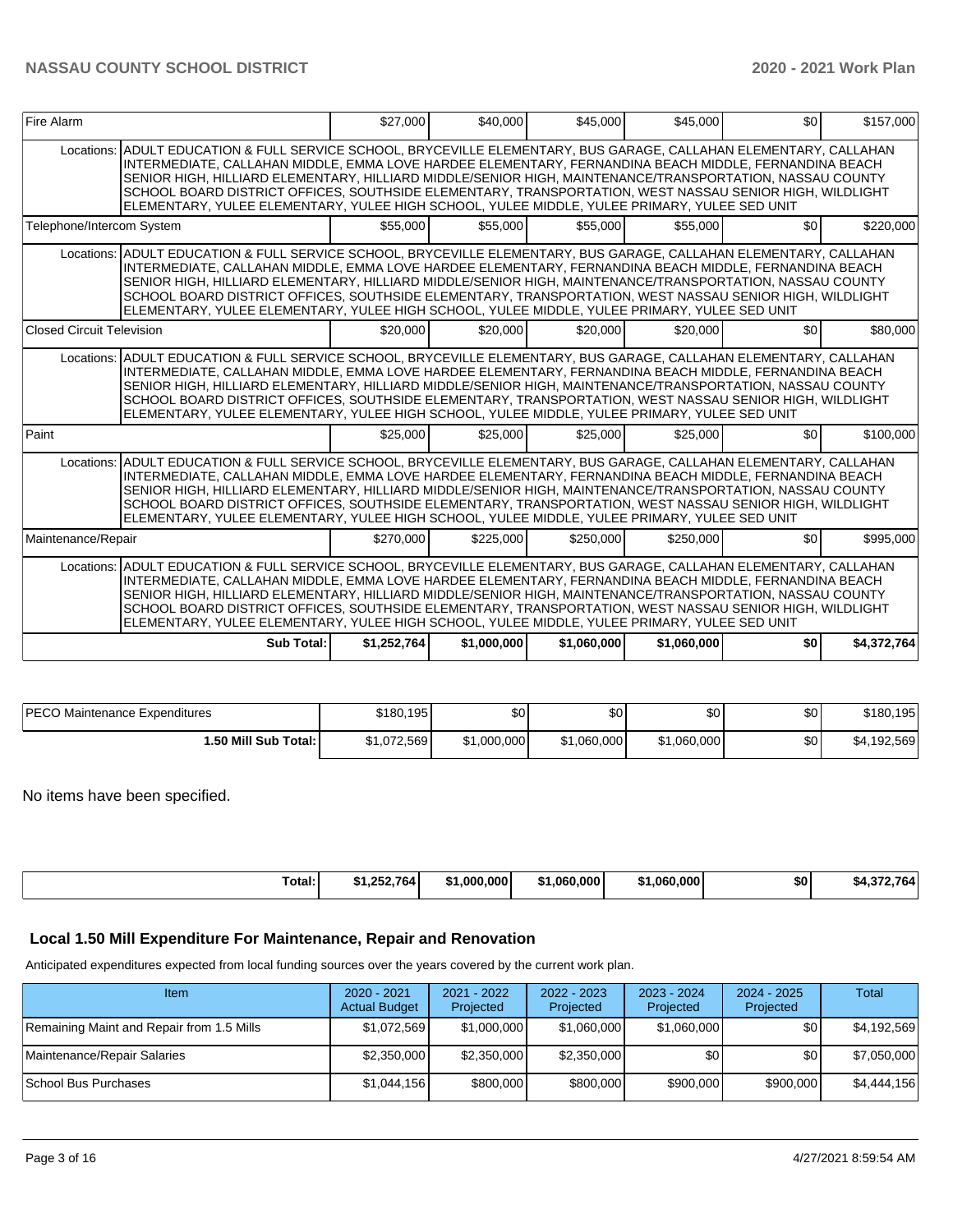| Other Vehicle Purchases                                      | \$216,000   | \$200,000   | \$200,000   | \$200,000   | \$200,000   | \$1,016,000  |
|--------------------------------------------------------------|-------------|-------------|-------------|-------------|-------------|--------------|
| Capital Outlay Equipment                                     | \$1,000,000 | \$1,000,000 | \$1,000,000 | \$500,000   | \$500,000   | \$4,000,000  |
| <b>Rent/Lease Payments</b>                                   | \$0         | \$0         | \$0         | \$0         | \$0         | \$0          |
| <b>COP Debt Service</b>                                      | \$0         | \$0         | \$0         | \$0         | \$0         | \$0          |
| Rent/Lease Relocatables                                      | \$383,200   | \$160,000   | \$160,000   | \$150,000   | \$150,000   | \$1,003,200  |
| Environmental Problems                                       | \$0         | \$0         | \$0         | \$0         | \$0         | \$0          |
| s.1011.14 Debt Service                                       | \$0         | \$0         | \$0         | \$0         | \$0         | \$0          |
| Special Facilities Construction Account                      | \$0         | \$0         | \$0         | \$0         | \$0         | \$0          |
| Premiums for Property Casualty Insurance - 1011.71<br>(4a,b) | \$604,821   | \$500,000   | \$500,000   | \$500,000   | \$500,000   | \$2,604,821  |
| Qualified School Construction Bonds (QSCB)                   | \$0         | \$0         | \$0         | \$0         | \$0         | \$0          |
| Qualified Zone Academy Bonds (QZAB)                          | \$0         | \$0         | \$0         | \$0         | \$0         | \$0          |
| Disttrict Wide Relocatable Set-Up Costs                      | \$375,000   | \$100,000   | \$100,000   | \$0         | \$0         | \$575,000    |
| <b>Local Expenditure Totals:</b>                             | \$7,045,746 | \$6,110,000 | \$6,170,000 | \$3,310,000 | \$2,250,000 | \$24,885,746 |

## **Revenue**

## **1.50 Mill Revenue Source**

Schedule of Estimated Capital Outlay Revenue from each currently approved source which is estimated to be available for expenditures on the projects included in the tentative district facilities work program. All amounts are NET after considering carryover balances, interest earned, new COP's, 1011.14 and 1011.15 loans, etc. Districts cannot use 1.5-Mill funds for salaries except for those explicitly associated with maintenance/repair projects. (1011.71 (5), F.S.)

| <b>Item</b>                                                                         | <b>Fund</b> | 2020 - 2021<br><b>Actual Value</b> | $2021 - 2022$<br>Projected | 2022 - 2023<br>Projected | 2023 - 2024<br>Projected | $2024 - 2025$<br>Projected | Total            |
|-------------------------------------------------------------------------------------|-------------|------------------------------------|----------------------------|--------------------------|--------------------------|----------------------------|------------------|
| $(1)$ Non-exempt property<br>lassessed valuation                                    |             | \$11,021,340,958                   | \$11,970,369,442           | \$12,634,027,920         | \$13,350,003,834         | \$14,140,446,724           | \$63,116,188,878 |
| (2) The Millage projected for<br>discretionary capital outlay per<br>ls.1011.71     |             | 1.50                               | 1.50                       | 1.50                     | 1.50                     | 1.50                       |                  |
| $(3)$ Full value of the 1.50-Mill<br>discretionary capital outlay per<br>ls.1011.71 |             | \$18,515,853                       | \$20,110,221               | \$21,225,167             | \$22,428,006             | \$23,755,950               | \$106,035,197    |
| $(4)$ Value of the portion of the 1.50<br>-Mill ACTUALLY levied                     | 370         | \$15,870,731                       | \$17,237,332               | \$18,193,000             | \$19,224,006             | \$20,362,243               | \$90,887,312     |
| $(5)$ Difference of lines $(3)$ and $(4)$                                           |             | \$2,645,122                        | \$2,872,889                | \$3,032,167              | \$3,204,000              | \$3,393,707                | \$15,147,885     |

## **PECO Revenue Source**

The figure in the row designated "PECO Maintenance" will be subtracted from funds available for new construction because PECO maintenance dollars cannot be used for new construction.

| Item                          | Fund | 2020 - 2021<br><b>Actual Budget</b> | 2021 - 2022<br>Projected | 2022 - 2023<br>Projected | 2023 - 2024<br>Projected | $2024 - 2025$<br>Projected | Total      |
|-------------------------------|------|-------------------------------------|--------------------------|--------------------------|--------------------------|----------------------------|------------|
| PECO New Construction         | 340  | \$0                                 | \$0                      | \$0                      | \$0 <sub>1</sub>         | \$0 <sub>1</sub>           | \$0        |
| PECO Maintenance Expenditures |      | \$180,195                           | \$0 <sub>1</sub>         | \$0                      | \$0 <sub>1</sub>         | \$0 <sub>1</sub>           | \$180, 195 |
|                               |      | \$180,195                           | \$0                      | \$0                      | \$0                      | \$0                        | \$180,195  |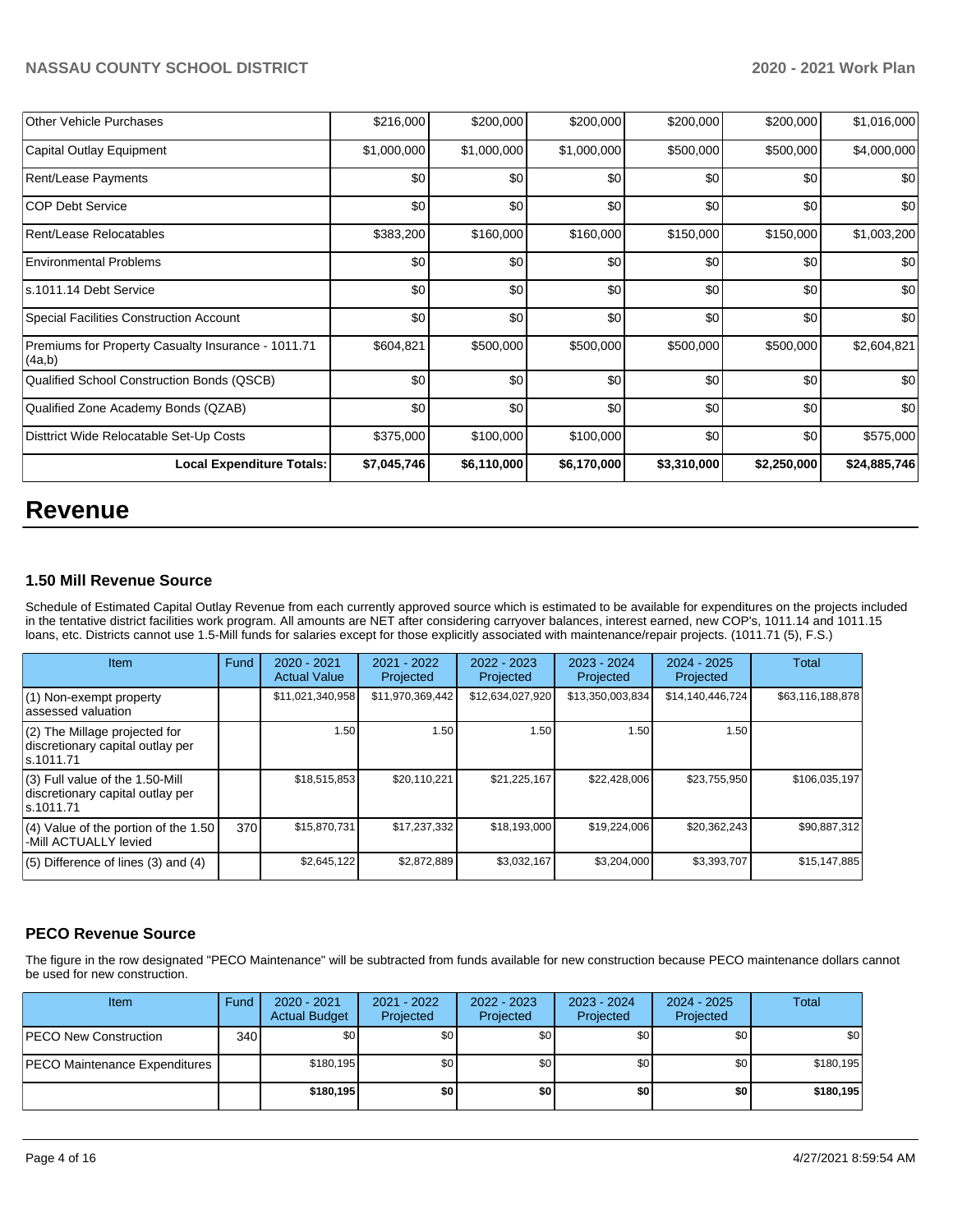## **CO & DS Revenue Source**

Revenue from Capital Outlay and Debt Service funds.

| Item                                            | Fund | $2020 - 2021$<br><b>Actual Budget</b> | 2021 - 2022<br>Projected | 2022 - 2023<br>Projected | $2023 - 2024$<br>Projected | $2024 - 2025$<br>Projected | Total       |
|-------------------------------------------------|------|---------------------------------------|--------------------------|--------------------------|----------------------------|----------------------------|-------------|
| CO & DS Cash Flow-through<br><b>Distributed</b> | 360  | \$399,575                             | \$399,575                | \$399,575                | \$399,575                  | \$399,575                  | \$1,997,875 |
| CO & DS Interest on<br>Undistributed CO         | 360  | \$12,377                              | \$12.377                 | \$12,377                 | \$12,377                   | \$12,377                   | \$61,885    |
|                                                 |      | \$411,952                             | \$411,952                | \$411,952                | \$411,952                  | \$411,952                  | \$2,059,760 |

## **Fair Share Revenue Source**

Nothing reported for this section. All legally binding commitments for proportionate fair-share mitigation for impacts on public school facilities must be included in the 5-year district work program.

## **Sales Surtax Referendum**

Specific information about any referendum for a 1-cent or 1/2-cent surtax referendum during the previous year.

**Did the school district hold a surtax referendum during the past fiscal year 2019 - 2020?**

No

## **Additional Revenue Source**

Any additional revenue sources

| Item                                                                                                   | 2020 - 2021<br><b>Actual Value</b> | 2021 - 2022<br>Projected | 2022 - 2023<br>Projected | 2023 - 2024<br>Projected | 2024 - 2025<br>Projected | Total |
|--------------------------------------------------------------------------------------------------------|------------------------------------|--------------------------|--------------------------|--------------------------|--------------------------|-------|
| Proceeds from a s.1011.14/15 F.S. Loans                                                                | \$0 <sub>1</sub>                   | \$0                      | \$0                      | \$0                      | \$0                      | \$0   |
| District Bonds - Voted local bond<br>referendum proceeds per s.9, Art VII<br><b>State Constitution</b> | \$0                                | \$0                      | \$0                      | \$0                      | \$0                      | \$0   |
| Proceeds from Special Act Bonds                                                                        | \$0                                | \$0                      | \$0                      | \$0                      | \$0                      | \$0   |
| Estimated Revenue from CO & DS Bond<br>Sale                                                            | \$0                                | \$0                      | \$0                      | \$0                      | \$0                      | \$0   |
| Proceeds from Voted Capital<br>Improvements millage                                                    | \$0                                | \$0                      | \$0                      | \$0                      | \$0                      | \$0   |
| Other Revenue for Other Capital Projects                                                               | \$0                                | \$0                      | \$0                      | \$0                      | \$0                      | \$0   |
| Proceeds from 1/2 cent sales surtax<br>authorized by school board                                      | \$0                                | \$0                      | \$0                      | \$0                      | \$0                      | \$0   |
| Proceeds from local governmental<br>infrastructure sales surtax                                        | \$0                                | \$0                      | \$0                      | \$0                      | \$0                      | \$0   |
| Proceeds from Certificates of<br>Participation (COP's) Sale                                            | \$0                                | \$0                      | \$0                      | \$0                      | \$0                      | \$0   |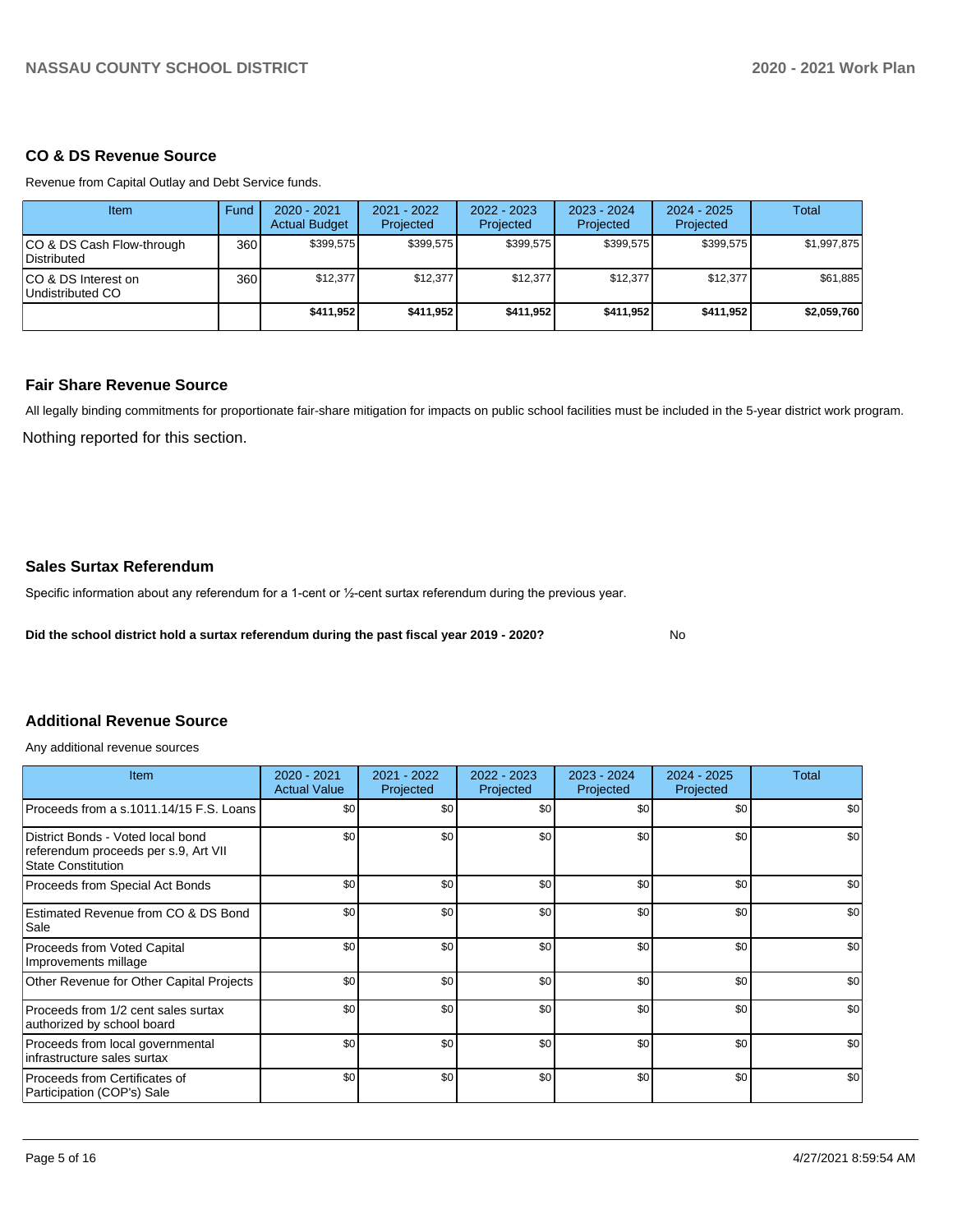## **NASSAU COUNTY SCHOOL DISTRICT 2020 - 2021 Work Plan**

| Classrooms First Bond proceeds amount<br>authorized in FY 1997-98                                                         | \$0          | \$0         | \$0         | \$0         | \$0 | \$0          |
|---------------------------------------------------------------------------------------------------------------------------|--------------|-------------|-------------|-------------|-----|--------------|
| <b>Classrooms for Kids</b>                                                                                                | \$0          | \$0         | \$0         | \$0         | \$0 | \$0          |
| <b>District Equity Recognition</b>                                                                                        | \$0          | \$0         | \$0         | \$0         | \$0 | \$0          |
| <b>Federal Grants</b>                                                                                                     | \$0          | \$0         | \$0         | \$0         | \$0 | \$0          |
| Proportionate share mitigation (actual<br>cash revenue only, not in kind donations)                                       | \$0          | \$0         | \$0         | \$0         | \$0 | \$0          |
| Impact fees received                                                                                                      | \$5,000,000  | \$5,000,000 | \$5,000,000 | \$5,000,000 | \$0 | \$20,000,000 |
| Private donations                                                                                                         | \$0          | \$0         | \$0         | \$0         | \$0 | \$0          |
| Grants from local governments or not-for-<br>profit organizations                                                         | \$0          | \$0         | \$0         | \$0         | \$0 | \$0          |
| Interest, Including Profit On Investment                                                                                  | \$0          | \$0         | \$0         | \$0         | \$0 | \$0          |
| Revenue from Bonds pledging proceeds<br>from 1 cent or 1/2 cent Sales Surtax                                              | \$0          | \$0         | \$0         | \$0         | \$0 | \$0          |
| <b>Total Fund Balance Carried Forward</b>                                                                                 | \$48,854,021 | \$25,000    | \$25,000    | \$0         | \$0 | \$48,904,021 |
| General Capital Outlay Obligated Fund<br><b>Balance Carried Forward From Total</b><br><b>Fund Balance Carried Forward</b> | \$0          | \$0         | \$0         | \$0         | \$0 | \$0          |
| Special Facilities Construction Account                                                                                   | \$0          | \$0         | \$0         | \$0         | \$0 | \$0          |
| One Cent - 1/2 Cent Sales Surtax Debt<br>Service From Total Fund Balance Carried<br>Forward                               | \$0          | \$0         | \$0         | \$0         | \$0 | \$0          |
| Capital Outlay Projects Funds Balance<br><b>Carried Forward From Total Fund</b><br><b>Balance Carried Forward</b>         | \$0          | \$0         | \$0         | \$0         | \$0 | \$0          |
| <b>Subtotal</b>                                                                                                           | \$53,854,021 | \$5,025,000 | \$5,025,000 | \$5,000,000 | \$0 | \$68,904,021 |

## **Total Revenue Summary**

| <b>Item Name</b>                                            | 2020 - 2021<br><b>Budget</b> | $2021 - 2022$<br>Projected | 2022 - 2023<br>Projected | $2023 - 2024$<br>Projected | 2024 - 2025<br>Projected | <b>Five Year Total</b> |
|-------------------------------------------------------------|------------------------------|----------------------------|--------------------------|----------------------------|--------------------------|------------------------|
| Local 1.5 Mill Discretionary Capital Outlay<br>Revenue      | \$15,870,731                 | \$17,237,332               | \$18,193,000             | \$19,224,006               | \$20,362,243             | \$90,887,312           |
| IPECO and 1.5 Mill Maint and Other 1.5<br>Mill Expenditures | (\$7,045,746)                | (S6, 110, 000)             | (\$6,170,000)            | (\$3,310,000)              | (\$2,250,000)            | (\$24,885,746)         |
| <b>PECO Maintenance Revenue</b>                             | \$180.195                    | \$0                        | \$0                      | \$0                        | \$0                      | \$180, 195             |
| Available 1.50 Mill for New<br><b>Construction</b>          | \$8,824,985                  | \$11,127,332               | \$12,023,000             | \$15,914,006               | \$18,112,243             | \$66,001,566           |

| <b>Item Name</b>                      | 2020 - 2021<br><b>Budget</b> | 2021 - 2022<br>Projected | 2022 - 2023<br>Projected | 2023 - 2024<br>Projected | 2024 - 2025<br>Projected | <b>Five Year Total</b> |
|---------------------------------------|------------------------------|--------------------------|--------------------------|--------------------------|--------------------------|------------------------|
| ICO & DS Revenue                      | \$411,952                    | \$411,952                | \$411.952                | \$411.952                | \$411.952                | \$2,059,760            |
| <b>IPECO New Construction Revenue</b> | \$0 <sub>1</sub>             | \$0                      | \$0                      | \$0                      | \$0 <sub>1</sub>         | \$0                    |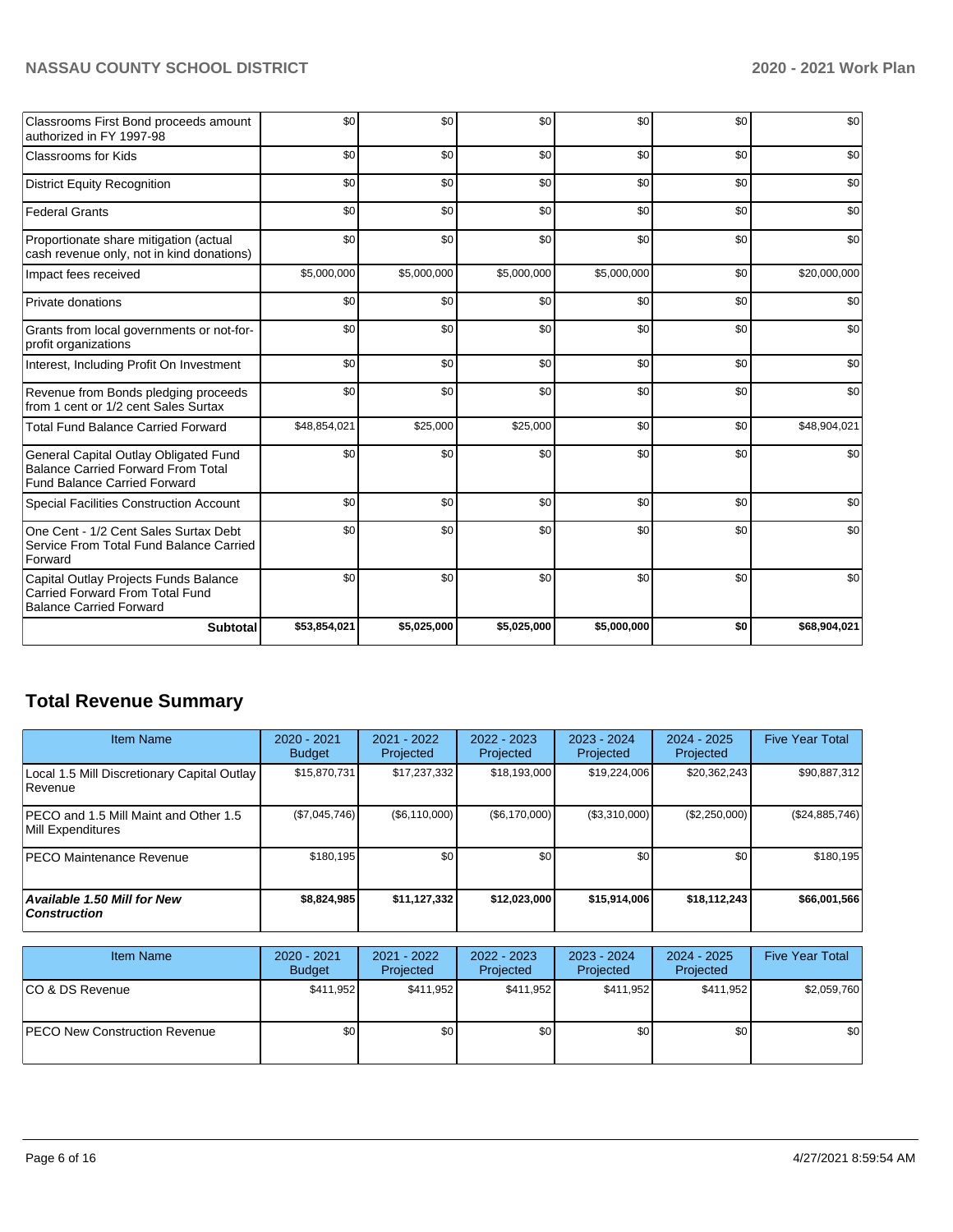| Other/Additional Revenue        | \$53,854,021 | \$5,025,000  | \$5,025,000  | \$5,000,000  | \$0          | \$68,904,021  |
|---------------------------------|--------------|--------------|--------------|--------------|--------------|---------------|
|                                 |              |              |              |              |              |               |
| <b>Total Additional Revenue</b> | \$54,265,973 | \$5,436,952  | \$5,436,952  | \$5,411,952  | \$411,952    | \$70,963,781  |
| Total Available Revenue I       | \$63,090,958 | \$16,564,284 | \$17.459.952 | \$21,325,958 | \$18.524.195 | \$136,965,347 |

# **Project Schedules**

## **Capacity Project Schedules**

A schedule of capital outlay projects necessary to ensure the availability of satisfactory classrooms for the projected student enrollment in K-12 programs.

| <b>Project Description</b>                                                                                                                                    | Location                      |                          | 2020 - 2021 | 2021 - 2022 | 2022 - 2023    | 2023 - 2024 | 2024 - 2025    | Total           | Funded |
|---------------------------------------------------------------------------------------------------------------------------------------------------------------|-------------------------------|--------------------------|-------------|-------------|----------------|-------------|----------------|-----------------|--------|
| New Construction:<br>Adding 2 PRIMARY<br>CLASSROOMS(K-3)<br>(882 NSF), and<br>related spaces. New<br>dining area, kitchen<br>area, multi-purpose<br>and stage | YULEE PRIMARY                 | Planned<br>Cost:         | \$1,425,000 | \$0         | \$4,979,345    | \$0         | \$0            | \$6,404,345 Yes |        |
|                                                                                                                                                               |                               | <b>Student Stations:</b> | $\mathbf 0$ | $\mathbf 0$ | 36             | $\mathbf 0$ | 0              | 36              |        |
|                                                                                                                                                               |                               | <b>Total Classrooms:</b> | $\Omega$    | $\mathbf 0$ | $\overline{2}$ | $\Omega$    | $\Omega$       | $\overline{2}$  |        |
|                                                                                                                                                               |                               | Gross Sq Ft:             | 4,955       | $\mathbf 0$ | $\mathbf 0$    | 0           | $\Omega$       | 4,955           |        |
| Remodeling/New<br><b>Construction BLDG</b><br> 01, 07, 05, 08, 09,<br>04, 02 Classrooms.                                                                      | CALLAHAN<br><b>ELEMENTARY</b> | Planned<br>Cost:         | \$0         | \$0         | \$0            | \$6,000,000 | \$0            | \$6,000,000 No  |        |
|                                                                                                                                                               |                               | <b>Student Stations:</b> | $\mathbf 0$ | $\Omega$    | $\mathbf 0$    | 0           | 41             | 41              |        |
|                                                                                                                                                               |                               | <b>Total Classrooms:</b> | $\mathbf 0$ | $\Omega$    | $\mathbf 0$    | $\Omega$    | $\overline{2}$ | 2               |        |
|                                                                                                                                                               |                               | Gross Sq Ft:             | $\Omega$    | $\Omega$    | $\Omega$       | 0           | 4,578          | 4,578           |        |
| 3 Units<br>Intermediate/Middle<br>Classrooms. 1<br><b>Vocational Tech Lab</b>                                                                                 | <b>CALLAHAN MIDDLE</b>        | Planned<br>Cost:         | \$0         | \$0         | \$0            | \$3,000,000 | \$0            | \$3,000,000 No  |        |
|                                                                                                                                                               |                               | <b>Student Stations:</b> | $\Omega$    | $\Omega$    | $\Omega$       | 66          | $\Omega$       | 66              |        |
|                                                                                                                                                               | Total Classrooms:             |                          | $\mathbf 0$ | $\Omega$    | $\mathbf 0$    | 3           | $\Omega$       | 3               |        |
|                                                                                                                                                               |                               | Gross Sq Ft:             | $\mathbf 0$ | $\Omega$    | $\mathbf 0$    | 5,500       | $\Omega$       | 5,500           |        |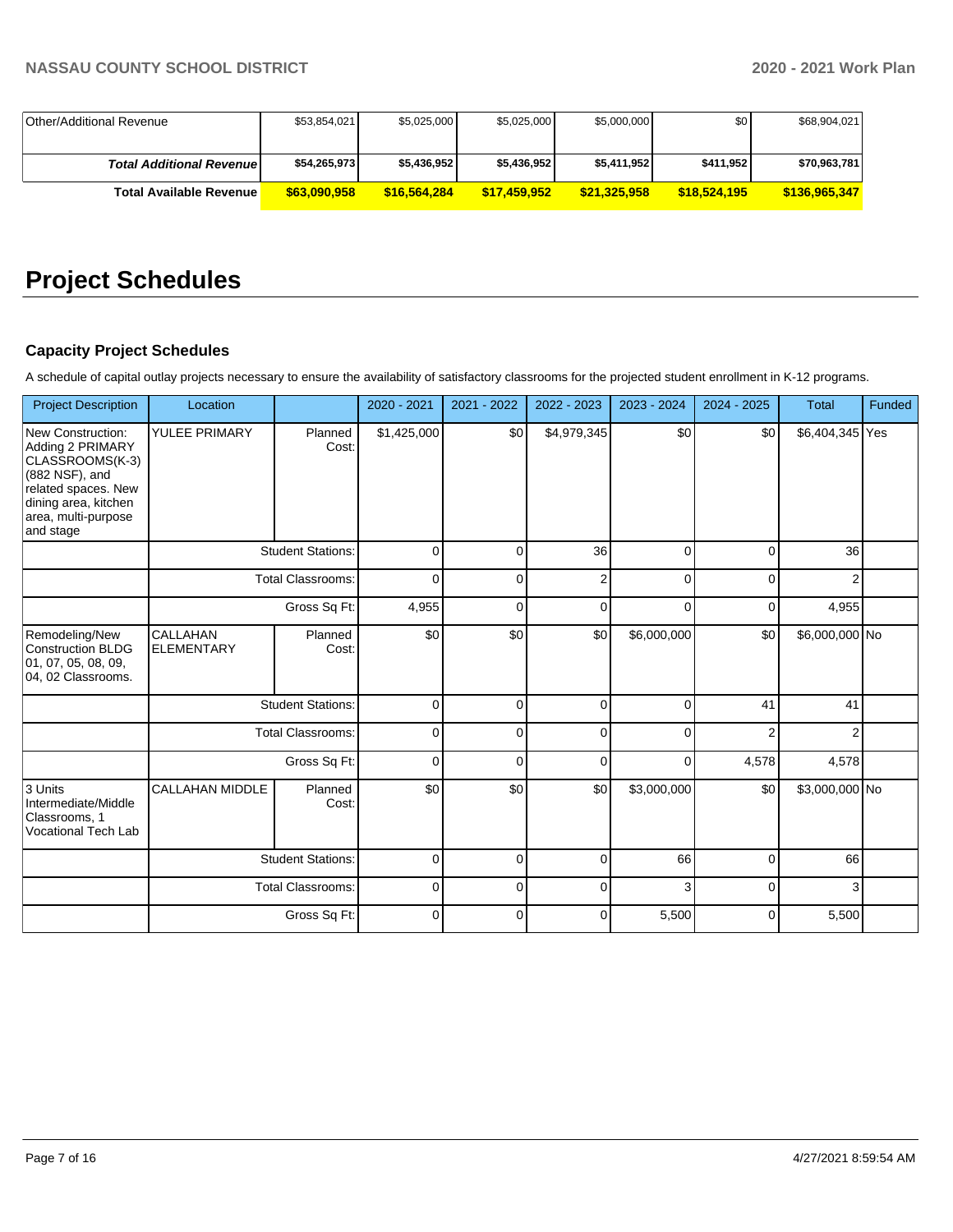| Adding 8 units of<br>PRIMARY<br>CLASSROOM (K-3)<br>(882)<br>NSF), 5 units of<br><b>INTERMEDIATE/MID</b><br>DLE<br>CLASSROOM (4-8)<br>(858 NSF), 1<br>unit of PRIMARY<br>SKILLS LAB (K-3)<br>(882 NSF), 1 unit of<br>ART -<br>ELEMENTARY (1000<br>NSF) and related<br><b>SITE WORK</b>                                              | <b>WILDLIGHT</b><br><b>ELEMENTARY</b> | Planned<br>Cost:         | \$6,216,142 | \$0         | \$0         | \$0         | \$0         | \$6,216,142 Yes |  |
|------------------------------------------------------------------------------------------------------------------------------------------------------------------------------------------------------------------------------------------------------------------------------------------------------------------------------------|---------------------------------------|--------------------------|-------------|-------------|-------------|-------------|-------------|-----------------|--|
|                                                                                                                                                                                                                                                                                                                                    |                                       | <b>Student Stations:</b> | 254         | $\pmb{0}$   | $\pmb{0}$   | 0           | 0           | 254             |  |
|                                                                                                                                                                                                                                                                                                                                    |                                       | Total Classrooms:        | 15          | $\pmb{0}$   | $\pmb{0}$   | 0           | 0           | 15              |  |
|                                                                                                                                                                                                                                                                                                                                    |                                       | Gross Sq Ft:             | 16,778      | $\mathbf 0$ | $\pmb{0}$   | $\mathbf 0$ | $\mathbf 0$ | 16,778          |  |
| New Construction:<br>Adding 15 units of<br>SENIOR HIGH<br><b>CLASSROOMS</b><br>(9th-12th) (882<br>NSF), one (1) WORK<br>EVALUATION LAB,<br>one (1) VPI LAB<br>which includes 1<br>vocational Related<br>Classroom and<br>related spaces for all.<br>ROADWAY<br>IMPROVEMENTS,<br><b>PARKING LOT</b><br>IMPROVEMENTS,<br><b>TENN</b> | YULEE HIGH<br><b>SCHOOL</b>           | Planned<br>Cost:         | \$2,517,675 | \$4,658,768 | \$0         | \$0         | \$0         | \$7,176,443 Yes |  |
|                                                                                                                                                                                                                                                                                                                                    |                                       | <b>Student Stations:</b> | 0           | 375         | 0           | 0           | 0           | 375             |  |
|                                                                                                                                                                                                                                                                                                                                    |                                       | Total Classrooms:        | $\mathbf 0$ | 15          | 0           | 0           | 0           | 15              |  |
|                                                                                                                                                                                                                                                                                                                                    |                                       | Gross Sq Ft:             | 17,305      | $\mathbf 0$ | 0           | 0           | 0           | 17,305          |  |
| New Construction:<br>Adding 17 units of<br>INTERMEDIATE<br><b>CLASSROOMS</b><br>(6th-8th) (882<br>NSF), and related<br>spaces for all.                                                                                                                                                                                             | YULEE MIDDLE                          | Planned<br>Cost:         | \$2,498,850 | \$3,720,786 | \$0         | \$0         | \$0         | \$6,219,636 Yes |  |
|                                                                                                                                                                                                                                                                                                                                    |                                       | <b>Student Stations:</b> | $\mathbf 0$ | 374         | $\mathbf 0$ | $\mathbf 0$ | $\mathbf 0$ | 374             |  |
|                                                                                                                                                                                                                                                                                                                                    |                                       | Total Classrooms:        | $\mathbf 0$ | 17          | $\mathbf 0$ | $\mathbf 0$ | $\mathbf 0$ | 17              |  |
|                                                                                                                                                                                                                                                                                                                                    |                                       | Gross Sq Ft:             | 18,326      | $\mathbf 0$ | $\mathbf 0$ | $\mathbf 0$ | $\mathbf 0$ | 18,326          |  |
|                                                                                                                                                                                                                                                                                                                                    |                                       |                          |             |             |             |             |             |                 |  |

| Planned Cost:   \$12,657,667 |        | \$8,379,554 | \$4,979,345     | \$9,000,000 | \$0   | \$35,016,566 |
|------------------------------|--------|-------------|-----------------|-------------|-------|--------------|
| <b>Student Stations:</b>     | 254    | 749         | 36 <sup>1</sup> | 66          | 41    | 1,146        |
| <b>Total Classrooms:</b>     | 15     | 32          |                 | J           |       | 54           |
| Gross Sq Ft:                 | 57,364 |             |                 | 5,500       | 4,578 | 67,442       |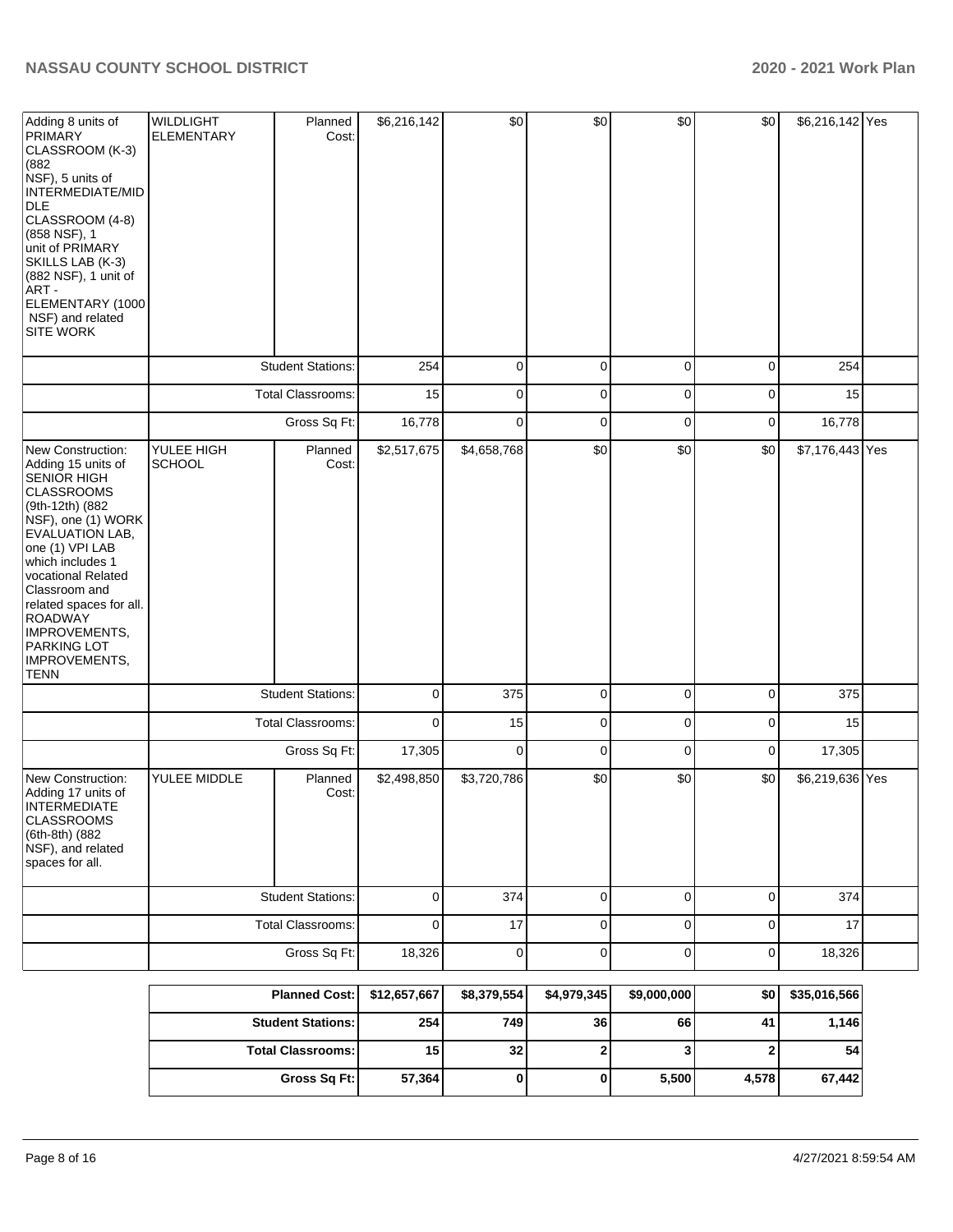## **Other Project Schedules**

Major renovations, remodeling, and additions of capital outlay projects that do not add capacity to schools.

| <b>Project Description</b>                                                                  | Location                                                               | 2020 - 2021<br><b>Actual Budget</b> | 2021 - 2022<br>Projected | 2022 - 2023<br>Projected | 2023 - 2024<br>Projected | 2024 - 2025<br>Projected | <b>Total</b>     | Funded |
|---------------------------------------------------------------------------------------------|------------------------------------------------------------------------|-------------------------------------|--------------------------|--------------------------|--------------------------|--------------------------|------------------|--------|
| <b>District Wide Chiller</b><br>Replacement                                                 | Location not specified                                                 | \$1,000,000                         | \$0                      | \$0                      | \$0                      | \$0                      | \$1,000,000 Yes  |        |
| Mechanical Upgrade HVAC                                                                     | <b>FERNANDINA BEACH</b><br><b>SENIOR HIGH</b>                          | \$2,747,000                         | \$2,853,000              | \$0                      | \$0                      | \$0                      | \$5,600,000 Yes  |        |
| <b>District Wide Tennis Court</b><br>Replacement                                            | Location not specified                                                 | \$150,000                           | \$0                      | \$0                      | \$0                      | \$0                      | \$150,000 Yes    |        |
| <b>District Wide Covered</b><br>Walkways                                                    | Location not specified                                                 | \$854,200                           | \$0                      | \$0                      | \$0                      | \$0                      | \$854,200 Yes    |        |
| <b>District Wide Technology</b><br>Additions, Upgrades, Refresh,<br>and Digital Classrooms. | Location not specified                                                 | \$4,364,391                         | \$0                      | \$0                      | \$0                      | \$0                      | \$4,364,391 Yes  |        |
| <b>District Wide Land Purchases</b>                                                         | Location not specified                                                 | \$1,685,860                         | \$0                      | \$0                      | \$0                      | \$0                      | \$1,685,860 Yes  |        |
| <b>District Office Renovations</b>                                                          | <b>NASSAU COUNTY</b><br><b>SCHOOL BOARD</b><br><b>DISTRICT OFFICES</b> | \$189,731                           | \$0                      | \$0                      | \$0                      | \$0                      | \$189,731 Yes    |        |
| Playground Equipment District<br>Wide                                                       | Location not specified                                                 | \$196,515                           | \$0                      | \$0                      | \$0                      | \$0                      | \$196,515 Yes    |        |
| <b>District Wide Custodial</b><br>Equipment Needs.                                          | Location not specified                                                 | \$50,000                            | \$0                      | \$0                      | \$0                      | \$0                      | \$50,000 Yes     |        |
| <b>Energy Conservation Projects</b>                                                         | Location not specified                                                 | \$41,528                            | \$0                      | \$0                      | \$0                      | \$0                      | \$41,528 Yes     |        |
| District wide Furniture Needs.                                                              | Location not specified                                                 | \$369,834                           | \$0                      | \$0                      | \$0                      | \$0                      | \$369,834 Yes    |        |
| New School Yulee Community<br>(TBD)                                                         | Location not specified                                                 | \$21,479,433                        | \$0                      | \$0                      | \$0                      | \$0                      | \$21,479,433 Yes |        |
| Provide parent pick-up/drop off<br>facilities                                               | <b>HILLIARD ELEMENTARY</b>                                             | \$383,030                           | \$0                      | \$0                      | \$0                      | \$0                      | \$383,030 Yes    |        |
| Provide parent pick-up/drop off<br>facilities                                               | CALLAHAN<br><b>INTERMEDIATE</b>                                        | \$56,920                            | \$0                      | \$0                      | \$0                      | \$0                      | \$56,920 Yes     |        |
| Add perimeter Fencing (All<br>locations needed for additional<br>security needs)            | Location not specified                                                 | \$560,000                           | \$0                      | \$0                      | \$0                      | \$0                      | \$560,000 Yes    |        |
| <b>District Wide Security</b><br>Improvements as Needed.                                    | Location not specified                                                 | \$238,502                           | \$0                      | \$0                      | \$0                      | \$0                      | \$238,502 Yes    |        |
| District Wide Electrical Up-<br>Grades.                                                     | Location not specified                                                 | \$90,764                            | \$0                      | \$0                      | \$0                      | \$0                      | \$90,764 Yes     |        |
| Ceiling Improvements                                                                        | YULEE PRIMARY                                                          | \$339,869                           | \$0                      | \$0                      | \$0                      | \$0                      | \$339,869 Yes    |        |
| District Wide HV/AC<br>Replacements.                                                        | Location not specified                                                 | \$250,000                           | \$0                      | \$0                      | \$0                      | \$0                      | \$250,000 Yes    |        |
| <b>District Wide Roof</b><br>Improvements.                                                  | Location not specified                                                 | \$1,249,999                         | \$0                      | \$0                      | \$0                      | \$0                      | \$1,249,999 Yes  |        |
| Re-pipe Water Mains.                                                                        | FERNANDINA BEACH<br><b>SENIOR HIGH</b>                                 | \$200,000                           | \$0                      | \$0                      | \$0                      | \$0                      | \$200,000 Yes    |        |
| Repair/Replace Irrigation Wells. Location not specified                                     |                                                                        | \$62,000                            | \$0                      | \$0                      | \$0                      | \$0                      | \$62,000 Yes     |        |
|                                                                                             |                                                                        | \$36,559,576                        | \$2,853,000              | \$0                      | \$0                      | \$0                      | \$39,412,576     |        |

## **Additional Project Schedules**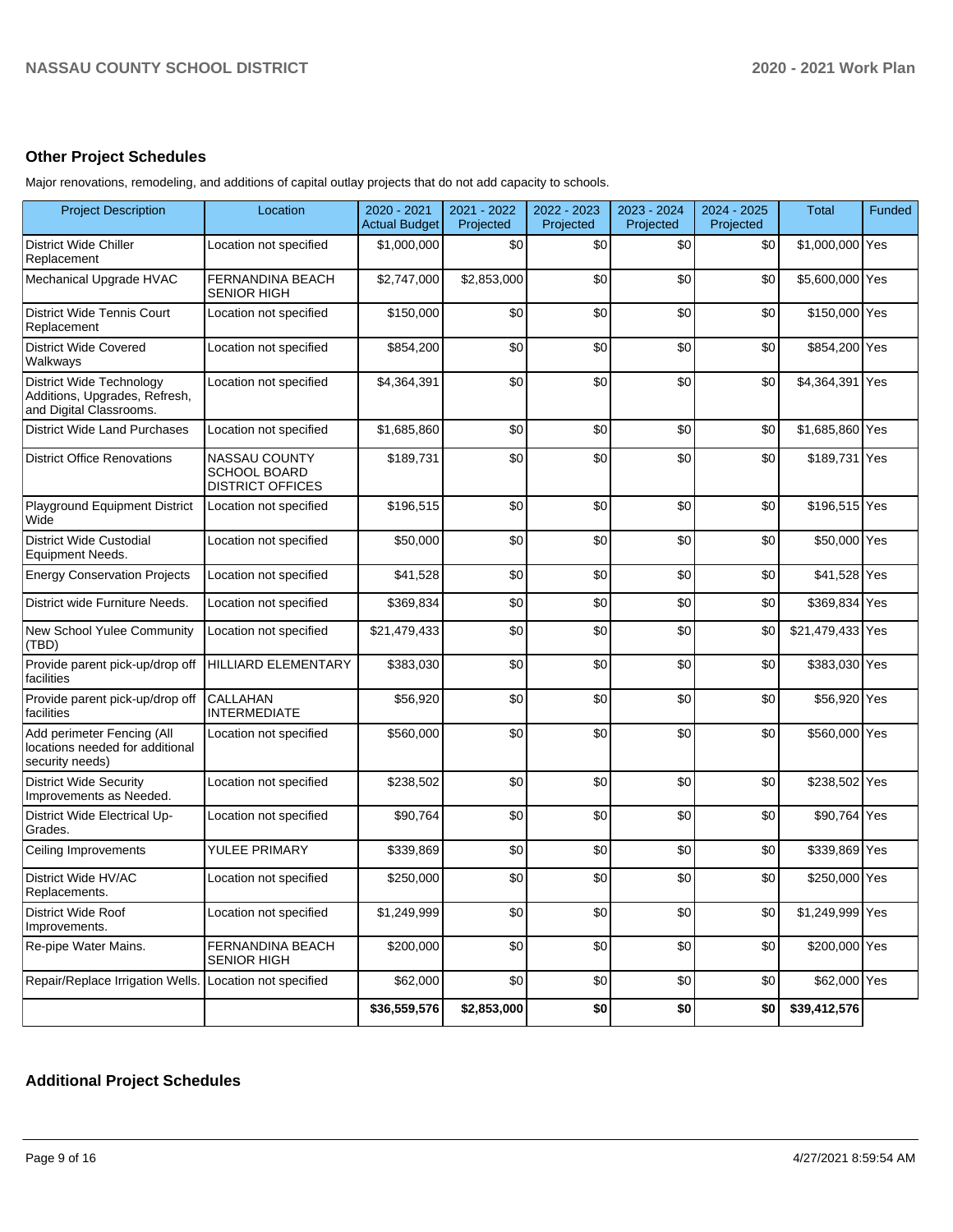Any projects that are not identified in the last approved educational plant survey.

Nothing reported for this section.

## **Non Funded Growth Management Project Schedules**

Schedule indicating which projects, due to planned development, that CANNOT be funded from current revenues projected over the next five years.

Nothing reported for this section.

## **Tracking**

## **Capacity Tracking**

| Location                                      | $2020 -$<br>2021 Satis.<br>Stu. Sta. | Actual<br>$2020 -$<br><b>2021 FISH</b><br>Capacity | Actual<br>$2019 -$<br>2020<br><b>COFTE</b> | # Class<br><b>Rooms</b> | Actual<br>Average<br>$2020 -$<br>2021 Class<br><b>Size</b> | Actual<br>$2020 -$<br>2021<br><b>Utilization</b> | <b>New</b><br>Stu.<br>Capacity | <b>New</b><br>Rooms to<br>be<br>Added/Re<br>moved | Projected<br>$2024 -$<br>2025<br><b>COFTE</b> | Projected<br>$2024 -$<br>2025<br><b>Utilization</b> | Projected<br>$2024 -$<br>2025 Class<br><b>Size</b> |
|-----------------------------------------------|--------------------------------------|----------------------------------------------------|--------------------------------------------|-------------------------|------------------------------------------------------------|--------------------------------------------------|--------------------------------|---------------------------------------------------|-----------------------------------------------|-----------------------------------------------------|----------------------------------------------------|
| <b>FERNANDINA BEACH</b><br><b>MIDDLE</b>      | 900                                  | 810                                                | 680                                        | 39                      | 17                                                         | 84.00 %                                          | $\Omega$                       | $\Omega$                                          | 715                                           | 88.00 %                                             | 18                                                 |
| <b>SOUTHSIDE</b><br><b>ELEMENTARY</b>         | 728                                  | 728                                                | 684                                        | 40                      | 17                                                         | 94.00%                                           | $\Omega$                       | $\Omega$                                          | 650                                           | 89.00 %                                             | 16                                                 |
| <b>EMMA LOVE HARDEE</b><br>ELEMENTARY         | 674                                  | 674                                                | 633                                        | 35                      | 18                                                         | 94.00%                                           | 0                              | $\Omega$                                          | 642                                           | 95.00 %                                             | 18                                                 |
| YULEE ELEMENTARY                              | 797                                  | 797                                                | 691                                        | 42                      | 16                                                         | 87.00 %                                          | $\Omega$                       | $\Omega$                                          | 750                                           | 94.00 %                                             | 18                                                 |
| YULEE SED UNIT                                | 57                                   | 57                                                 | 65                                         | 5                       | 13                                                         | 115.00 %                                         | 0                              | $\Omega$                                          | 57                                            | 100.00%                                             | 11                                                 |
| <b>CALLAHAN</b><br><b>ELEMENTARY</b>          | 691                                  | 691                                                | 676                                        | 39                      | 17                                                         | 98.00 %                                          | $\Omega$                       | $\Omega$                                          | 715                                           | 103.00%                                             | 18                                                 |
| YULEE PRIMARY                                 | 824                                  | 824                                                | 728                                        | 47                      | 15                                                         | 88.00 %                                          | 0                              | $\Omega$                                          | 824                                           | 100.00%                                             | 18                                                 |
| <b>FERNANDINA BEACH</b><br><b>SENIOR HIGH</b> | 1,241                                | 1,116                                              | 920                                        | 55                      | 17                                                         | 82.00 %                                          | 0                              | $\Omega$                                          | 966                                           | 87.00 %                                             | 18                                                 |
| YULEE MIDDLE                                  | 1,311                                | 1,179                                              | 988                                        | 56                      | 18                                                         | 84.00 %                                          | $\Omega$                       | 17                                                | 1,285                                         | 109.00%                                             | 18                                                 |
| YULEE HIGH SCHOOL                             | 1,617                                | 1,536                                              | 1,234                                      | 66                      | 19                                                         | 80.00 %                                          | $\Omega$                       | 15                                                | 1,589                                         | 103.00%                                             | 20                                                 |
| <b>WILDLIGHT</b><br>ELEMENTARY                | 864                                  | 864                                                | 779                                        | 46                      | 17                                                         | 90.00 %                                          | 0                              | 13                                                | 869                                           | 101.00%                                             | 15                                                 |
| CALLAHAN MIDDLE                               | 883                                  | 794                                                | 727                                        | 39                      | 19                                                         | 92.00 %                                          | $\Omega$                       | $\Omega$                                          | 900                                           | 113.00 %                                            | 23                                                 |
| HILLIARD<br>MIDDLE/SENIOR HIGH                | 1,105                                | 994                                                | 702                                        | 47                      | 15                                                         | 71.00 %                                          | 0                              | $\Omega$                                          | 730                                           | 73.00 %                                             | 16                                                 |
| <b>BRYCEVILLE</b><br>ELEMENTARY               | 294                                  | 294                                                | 201                                        | 15                      | 13                                                         | 68.00 %                                          | $\Omega$                       | $\Omega$                                          | 200                                           | 68.00 %                                             | 13                                                 |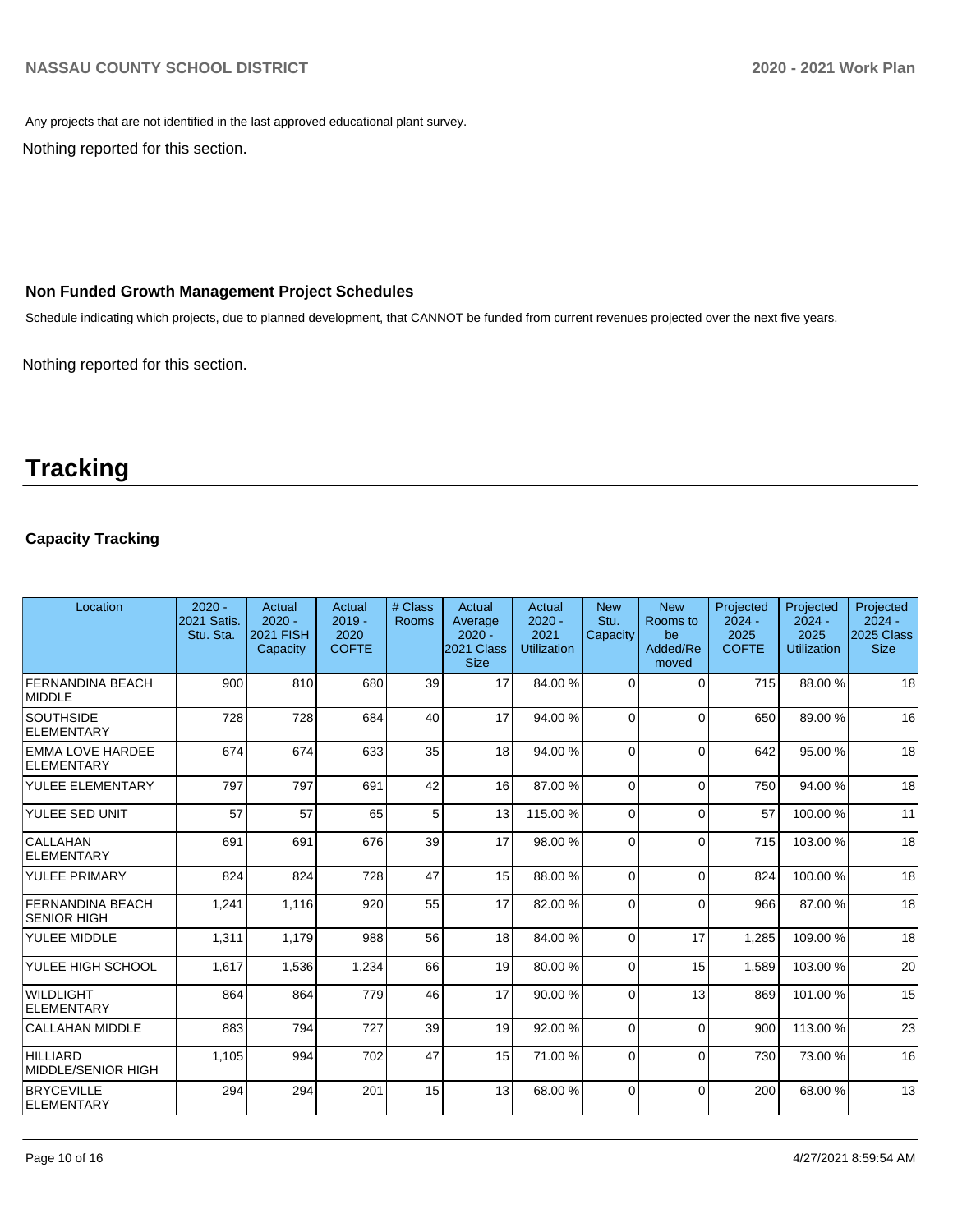**13,512**

|                                        | 14.901 | 14.143 | 11.901           | 708 | 17  | 84.15 % | 45 | 13.512 | 95.54 %l | 18 |
|----------------------------------------|--------|--------|------------------|-----|-----|---------|----|--------|----------|----|
| <b>CALLAHAN</b><br><b>INTERMEDIATE</b> | 729 l  | 7291   | 602              | 36  | 17  | 83.00 % |    | 700    | 96.00 %  | 19 |
| <b>HILLIARD ELEMENTARY</b>             | 889    | 889    | 688              | 48  | 14  | 77.00 % |    | 720    | 81.00 %  | 15 |
| IWEST NASSAU SENIOR<br>IHIGH           | 1.297  | 1.167  | 902 <sub>l</sub> | 53  | 171 | 77.00 % |    | 1.200  | 103.00 % | 23 |

The COFTE Projected Total (13,512) for 2024 - 2025 must match the Official Forecasted COFTE Total (13,512 ) for 2024 - 2025 before this section can be completed. In the event that the COFTE Projected Total does not match the Official forecasted COFTE, then the Balanced Projected COFTE Table should be used to balance COFTE.

| Projected COFTE for 2024 - 2025 |        | <b>Grade Level Type</b> | <b>Balanced Projected</b><br>COFTE for 2024 - 2025 |
|---------------------------------|--------|-------------------------|----------------------------------------------------|
| Elementary (PK-3)               | 4,352  |                         |                                                    |
| Middle (4-8)                    | 5,340  |                         |                                                    |
| High (9-12)                     | 3,820  | Elementary (PK-3)       |                                                    |
|                                 |        | Middle (4-8)            |                                                    |
|                                 | 13,512 | High (9-12)             |                                                    |

### **Relocatable Replacement**

Number of relocatable classrooms clearly identified and scheduled for replacement in the school board adopted financially feasible 5-year district work program.

| ∟ocation                                 | 2020 - 2021 | $-2022/$<br>2021 | 2022 - 2023 | $2023 - 2024$ | 2024 - 2025 | Year 5 Total |
|------------------------------------------|-------------|------------------|-------------|---------------|-------------|--------------|
| <b>Total Relocatable Replacements: I</b> |             |                  |             |               |             |              |

### **Charter Schools Tracking**

Information regarding the use of charter schools.

Nothing reported for this section.

## **Special Purpose Classrooms Tracking**

The number of classrooms that will be used for certain special purposes in the current year, by facility and type of classroom, that the district will, 1), not use for educational purposes, and 2), the co-teaching classrooms that are not open plan classrooms and will be used for educational purposes.

| School                                 |  | School Type $\left  \frac{1}{2}$ of Elementary $\left  \frac{1}{2}$ of Middle 4-8 $\left  \frac{1}{2}$ of High 9-12<br><b>K-3 Classrooms</b> | <b>Classrooms</b> | <b>Classrooms</b> | # of $ESE$<br><b>Classrooms</b> | # of Combo<br><b>Classrooms</b> | Total<br><b>Classrooms</b> |
|----------------------------------------|--|----------------------------------------------------------------------------------------------------------------------------------------------|-------------------|-------------------|---------------------------------|---------------------------------|----------------------------|
| <b>Total Educational Classrooms: I</b> |  |                                                                                                                                              | 01                |                   |                                 | 01                              | 0                          |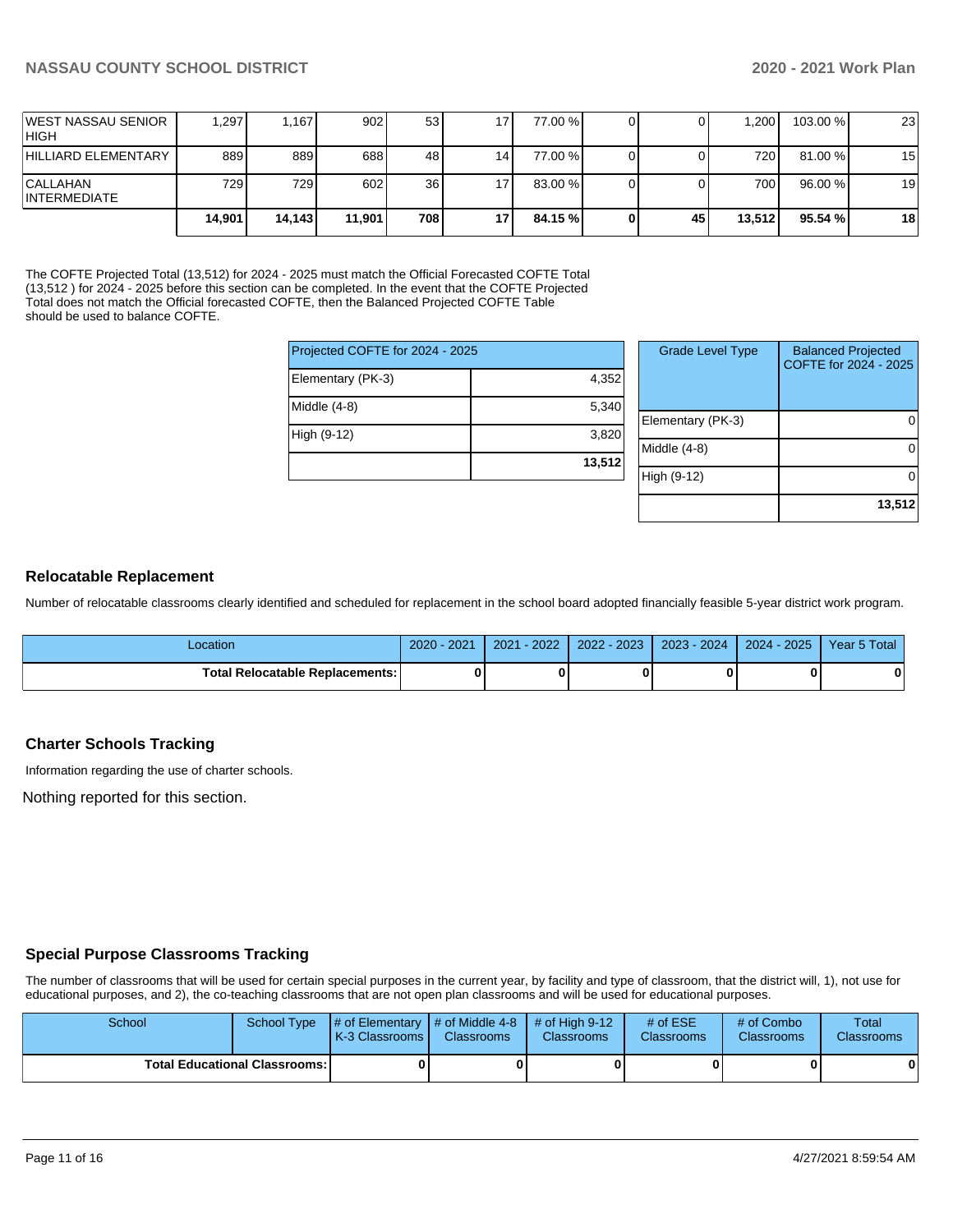| School                               |  | School Type $\parallel \#$ of Elementary $\parallel \#$ of Middle 4-8 $\parallel \#$ of High 9-12<br>K-3 Classrooms | <b>Classrooms</b> | <b>Classrooms</b> | # of $ESE$<br><b>Classrooms</b> | # of Combo<br><b>Classrooms</b> | Total<br><b>Classrooms</b> |
|--------------------------------------|--|---------------------------------------------------------------------------------------------------------------------|-------------------|-------------------|---------------------------------|---------------------------------|----------------------------|
| <b>Total Co-Teaching Classrooms:</b> |  |                                                                                                                     | 01                |                   | OΙ                              |                                 | 0                          |

### **Infrastructure Tracking**

**Necessary offsite infrastructure requirements resulting from expansions or new schools. This section should include infrastructure information related to capacity project schedules and other project schedules (Section 4).** 

Not Specified

**Proposed location of planned facilities, whether those locations are consistent with the comprehensive plans of all affected local governments, and recommendations for infrastructure and other improvements to land adjacent to existing facilities. Provisions of 1013.33(12), (13) and (14) and 1013.36 must be addressed for new facilities planned within the 1st three years of the plan (Section 5).** 

Not Specified

**Consistent with Comp Plan?** No

#### **Net New Classrooms**

The number of classrooms, by grade level and type of construction, that were added during the last fiscal year.

| List the net new classrooms added in the 2019 - 2020 fiscal year.                                                                                       |                              |                                   |                                |                        | List the net new classrooms to be added in the 2020 - 2021 fiscal<br>year. |                            |                                |                        |
|---------------------------------------------------------------------------------------------------------------------------------------------------------|------------------------------|-----------------------------------|--------------------------------|------------------------|----------------------------------------------------------------------------|----------------------------|--------------------------------|------------------------|
| "Classrooms" is defined as capacity carrying classrooms that are added to increase<br>capacity to enable the district to meet the Class Size Amendment. |                              |                                   |                                |                        | Totals for fiscal year 2020 - 2021 should match totals in Section 15A.     |                            |                                |                        |
| Location                                                                                                                                                | $2019 - 2020$ #<br>Permanent | $2019 - 2020$ #<br><b>Modular</b> | $2019 - 2020$ #<br>Relocatable | $2019 - 2020$<br>Total | $2020 - 2021$ #<br>Permanent                                               | $2020 - 2021$ #<br>Modular | $2020 - 2021$ #<br>Relocatable | $2020 - 2021$<br>Total |
| Elementary (PK-3)                                                                                                                                       |                              |                                   |                                |                        | 15                                                                         |                            |                                | 15                     |
| Middle (4-8)                                                                                                                                            |                              |                                   |                                |                        |                                                                            |                            |                                |                        |
| High (9-12)                                                                                                                                             |                              |                                   |                                |                        |                                                                            |                            |                                |                        |
|                                                                                                                                                         |                              |                                   |                                | 9                      | 15                                                                         |                            |                                | 15                     |

## **Relocatable Student Stations**

Number of students that will be educated in relocatable units, by school, in the current year, and the projected number of students for each of the years in the workplan.

| <b>Site</b>                  | $2020 - 2021$ | 2021 - 2022 | $2022 - 2023$   | 2023 - 2024 | $2024 - 2025$ | 5 Year Average   |
|------------------------------|---------------|-------------|-----------------|-------------|---------------|------------------|
| CALLAHAN MIDDLE              | n.            | 22          | 22 <sub>1</sub> |             |               | 131              |
| HILLIARD MIDDLE/SENIOR HIGH  |               |             |                 |             |               |                  |
| <b>BRYCEVILLE ELEMENTARY</b> |               |             |                 |             |               |                  |
| WILDLIGHT ELEMENTARY         | 250           | 250         |                 |             |               | 100 <sup>1</sup> |
| FERNANDINA BEACH MIDDLE      | 88            | 88          | 88              |             |               | 53               |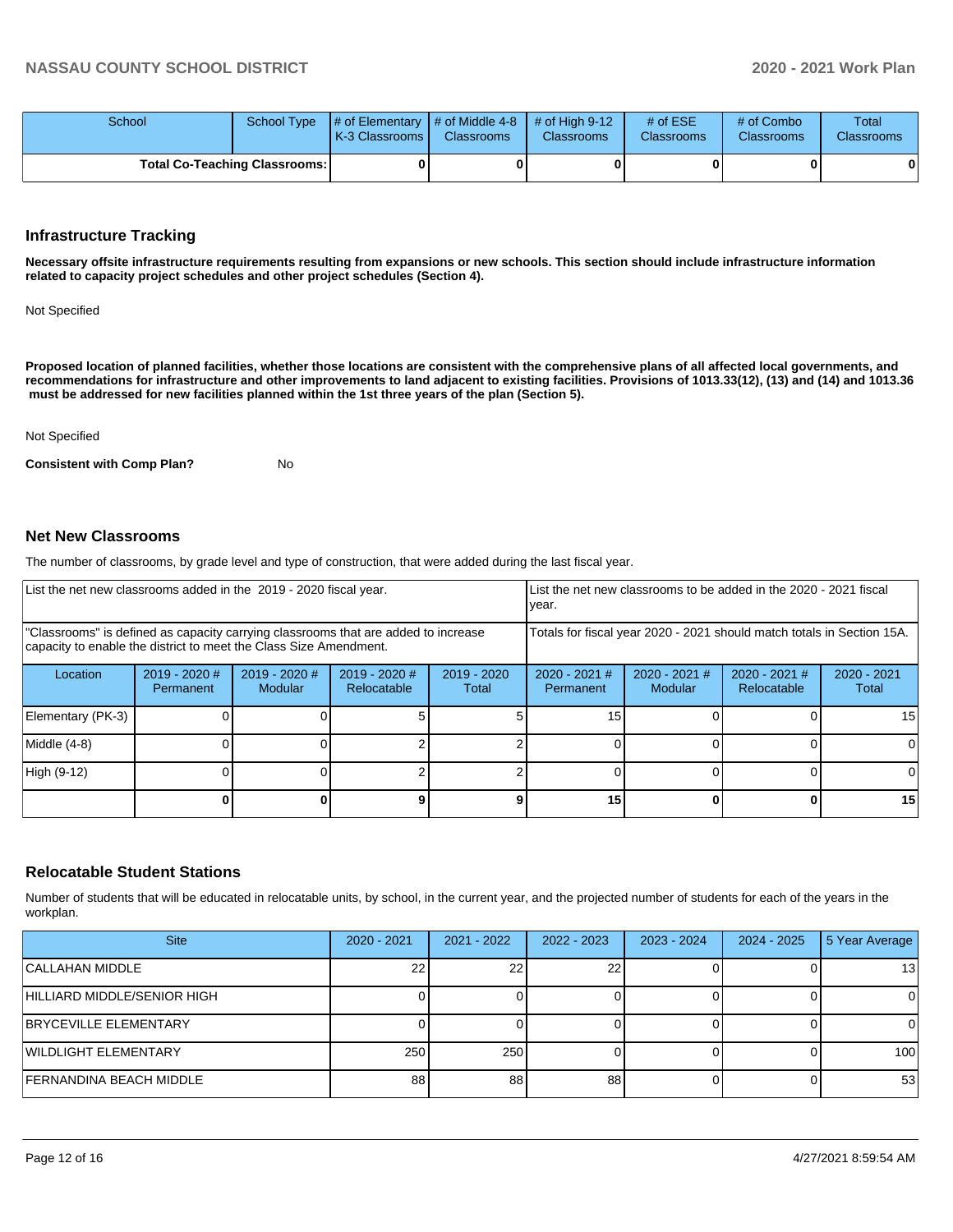| <b>SOUTHSIDE ELEMENTARY</b>              | 72       | $\Omega$ | $\Omega$        |          | U        | 14          |
|------------------------------------------|----------|----------|-----------------|----------|----------|-------------|
| <b>YULEE HIGH SCHOOL</b>                 | 300      | 300      | 300             | C        | 0        | 180         |
| YULEE MIDDLE                             | 264      | 264      | 264             | $\Omega$ | $\Omega$ | 158         |
| <b>EMMA LOVE HARDEE ELEMENTARY</b>       | $\Omega$ | $\Omega$ | 0               | $\Omega$ | 0        | $\Omega$    |
| WEST NASSAU SENIOR HIGH                  | 0        | $\Omega$ | 0               | ∩        | 0        | $\Omega$    |
| HILLIARD ELEMENTARY                      | 44       | 0        | 44              | $\Omega$ | 0        | 18          |
| <b>CALLAHAN INTERMEDIATE</b>             | $\Omega$ | $\Omega$ | 0               | r        | 0        | $\mathbf 0$ |
| <b>YULEE PRIMARY</b>                     | 54       | $\Omega$ | $\Omega$        | $\Omega$ | 0        | 11          |
| FERNANDINA BEACH SENIOR HIGH             | $\Omega$ | $\Omega$ | 0               | ſ        | 0        | $\mathbf 0$ |
| YULEE ELEMENTARY                         | 44       | 44       | 0               | ∩        | 0        | 18          |
| <b>YULEE SED UNIT</b>                    | $\Omega$ | $\Omega$ | 0               | 0        | 0        | $\mathbf 0$ |
| CALLAHAN ELEMENTARY                      | 36       | 36       | 36 <sup>1</sup> | $\Omega$ | 0        | 22          |
|                                          |          |          |                 |          |          |             |
| Totals for NASSAU COUNTY SCHOOL DISTRICT |          |          |                 |          |          |             |
| Total students in relocatables by year.  | 1,174    | 1,004    | 754             | 0        | 0        | 586         |

## **Leased Facilities Tracking**

Exising leased facilities and plans for the acquisition of leased facilities, including the number of classrooms and student stations, as reported in the educational plant survey, that are planned in that location at the end of the five year workplan.

Total number of COFTE students projected by year. **12,255 12,588 12,902 13,211 13,512 12,894** Percent in relocatables by year. **10 % 8 % 6 % 0 % 0 % 5 %**

| Location                            | # of Leased<br>Classrooms 2020 -<br>2021 | <b>FISH Student</b><br><b>Stations</b> | Owner             | # of Leased<br>Classrooms 2024 -<br>2025 | <b>FISH Student</b><br><b>Stations</b> |
|-------------------------------------|------------------------------------------|----------------------------------------|-------------------|------------------------------------------|----------------------------------------|
| <b>FERNANDINA BEACH MIDDLE</b>      |                                          | 0                                      |                   |                                          |                                        |
| YULEE ELEMENTARY                    | 2                                        |                                        | 44 VESTA Modular  | $\Omega$                                 | U                                      |
| YULEE SED UNIT                      | 0                                        | 0                                      |                   | 0                                        | 0                                      |
| CALLAHAN ELEMENTARY                 | 2                                        |                                        | 36 VESTA Modular  | $\Omega$                                 | 0                                      |
| <b>CALLAHAN MIDDLE</b>              | 0                                        | 0                                      |                   | $\Omega$                                 | 0                                      |
| HILLIARD MIDDLE/SENIOR HIGH         | 0                                        | $\Omega$                               |                   | ∩                                        | 0                                      |
| <b>BRYCEVILLE ELEMENTARY</b>        | 0                                        | 0                                      |                   | 0                                        | 0                                      |
| WEST NASSAU SENIOR HIGH             | <sup>0</sup>                             | n                                      |                   | n                                        | 0                                      |
| HILLIARD ELEMENTARY                 | 0                                        | 0                                      |                   | $\Omega$                                 | 0                                      |
| CALLAHAN INTERMEDIATE               | <sup>0</sup>                             | O                                      |                   | n                                        | 0                                      |
| <b>FERNANDINA BEACH SENIOR HIGH</b> | 0                                        | 0                                      |                   | $\Omega$                                 | 0                                      |
| YULEE MIDDLE                        | 12                                       |                                        | 264 VESTA Modular | $\Omega$                                 | $\Omega$                               |
| YULEE HIGH SCHOOL                   | 12                                       |                                        | 300 VESTA Modular | $\Omega$                                 | 0                                      |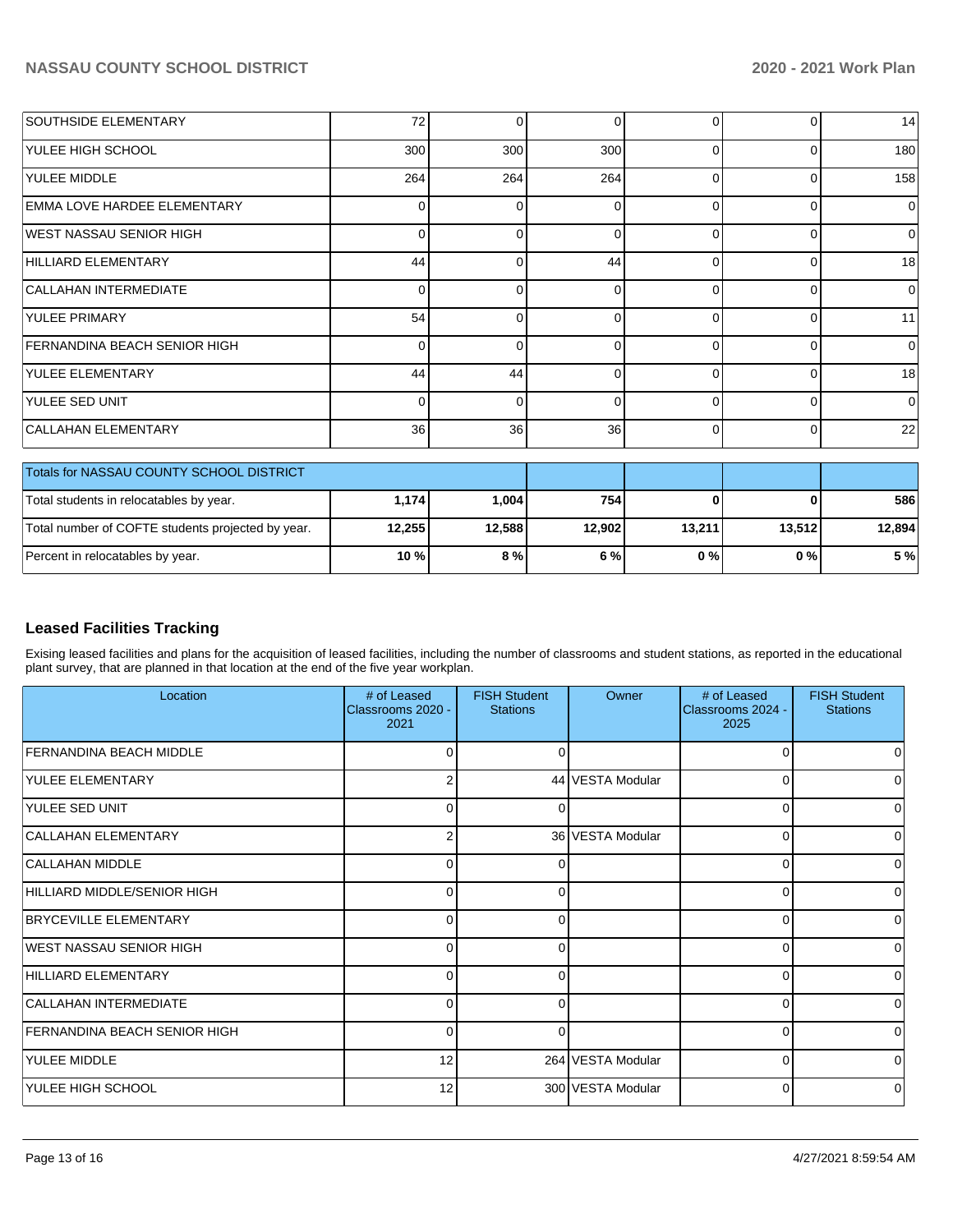| EMMA LOVE HARDEE ELEMENTARY |     |       | 0 VESTA Modular   |  |
|-----------------------------|-----|-------|-------------------|--|
| <b>SOUTHSIDE ELEMENTARY</b> |     |       | 72 VESTA Modular  |  |
| WILDLIGHT ELEMENTARY        | 13. |       | 250 VESTA Modular |  |
| lYULEE PRIMARY              |     |       | 54 VESTA Modular  |  |
|                             | 48  | 1,020 |                   |  |

### **Failed Standard Relocatable Tracking**

Relocatable units currently reported by school, from FISH, and the number of relocatable units identified as 'Failed Standards'.

Nothing reported for this section.

## **Planning**

#### **Class Size Reduction Planning**

**Plans approved by the school board that reduce the need for permanent student stations such as acceptable school capacity levels, redistricting, busing, year-round schools, charter schools, magnet schools, public-private partnerships, multitrack scheduling, grade level organization, block scheduling, or other alternatives.**

The District has to date implemented redistricting and block scheduling in certain areas of heavy growth.

### **School Closure Planning**

**Plans for the closure of any school, including plans for disposition of the facility or usage of facility space, and anticipated revenues.** 

None.

## **Long Range Planning**

#### **Ten-Year Maintenance**

District projects and locations regarding the projected need for major renovation, repair, and maintenance projects within the district in years 6-10 beyond the projects plans detailed in the five years covered by the work plan.

Nothing reported for this section.

#### **Ten-Year Capacity**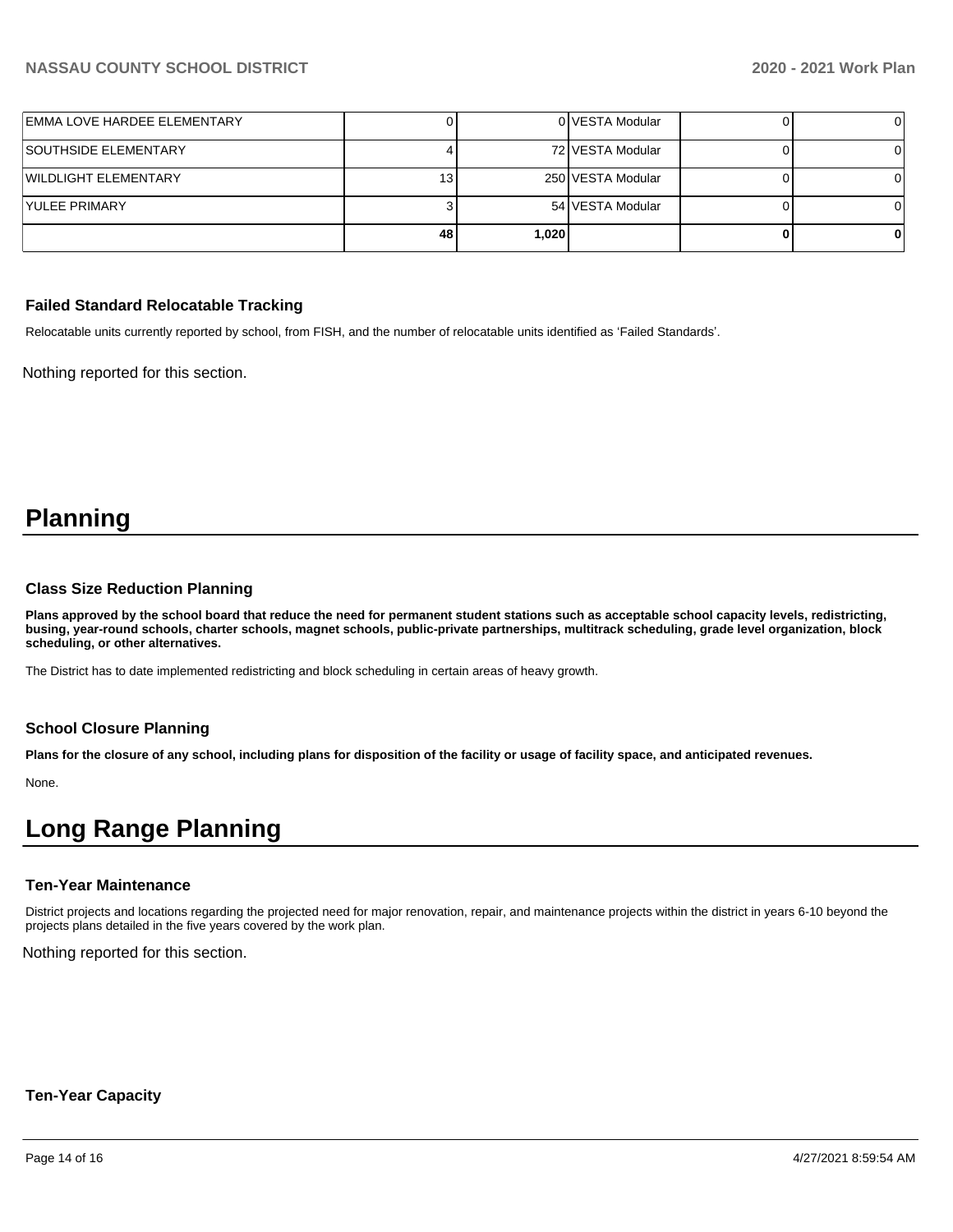Schedule of capital outlay projects projected to ensure the availability of satisfactory student stations for the projected student enrollment in K-12 programs for the future 5 years beyond the 5-year district facilities work program.

Nothing reported for this section.

## **Ten-Year Planned Utilization**

Schedule of planned capital outlay projects identifying the standard grade groupings, capacities, and planned utilization rates of future educational facilities of the district for both permanent and relocatable facilities.

| <b>Grade Level Projections</b>   | <b>FISH</b><br><b>Student</b><br><b>Stations</b> | <b>Actual 2019 -</b><br><b>2020 FISH</b><br>Capacity | Actual<br>$2019 -$<br>2020<br><b>COFTE</b> | Actual 2019 - 2020<br><b>Utilization</b> | Actual 2020 - 2021 / 2029 - 2030 new<br>Student Capacity to be added/removed | Projected 2029<br>2030 COFTE | Projected 2029 -<br>2030 Utilization |
|----------------------------------|--------------------------------------------------|------------------------------------------------------|--------------------------------------------|------------------------------------------|------------------------------------------------------------------------------|------------------------------|--------------------------------------|
| Elementary - District<br> Totals | 6.490                                            | 6,490                                                | 5,682.65                                   | 87.57 %                                  | 254                                                                          |                              | 0.01%                                |
| Middle - District Totals         | 4.199                                            | 3.777                                                | 3,096.61                                   | 82.00 %                                  |                                                                              |                              | 0.03%                                |
| High - District Totals           | 4,155                                            | 3.819                                                | 3,056.56                                   | 80.05 %                                  |                                                                              |                              | 0.03%                                |
| Other - ESE, etc                 | 229                                              | 57                                                   | 65.45                                      | 114.04 %                                 |                                                                              |                              | 1.75 %                               |
|                                  | 15.073                                           | 14,143                                               | 11.901.27                                  | 84.15 %                                  | 254                                                                          |                              | 0.03%                                |

**Combination schools are included with the middle schools for student stations, capacity, COFTE and utilization purposes because these facilities all have a 90% utilization factor. Use this space to explain or define the grade groupings for combination schools.** 

No comments to report.

#### **Ten-Year Infrastructure Planning**

**Proposed Location of Planned New, Remodeled, or New Additions to Facilities in 06 thru 10 out years (Section 28).**

None

Plans for closure of any school, including plans for disposition of the facility or usage of facility space, and anticipated revenues in the 06 thru 10 out **years (Section 29).**

None

#### **Twenty-Year Maintenance**

District projects and locations regarding the projected need for major renovation, repair, and maintenance projects within the district in years 11-20 beyond the projects plans detailed in the five years covered by the work plan.

Nothing reported for this section.